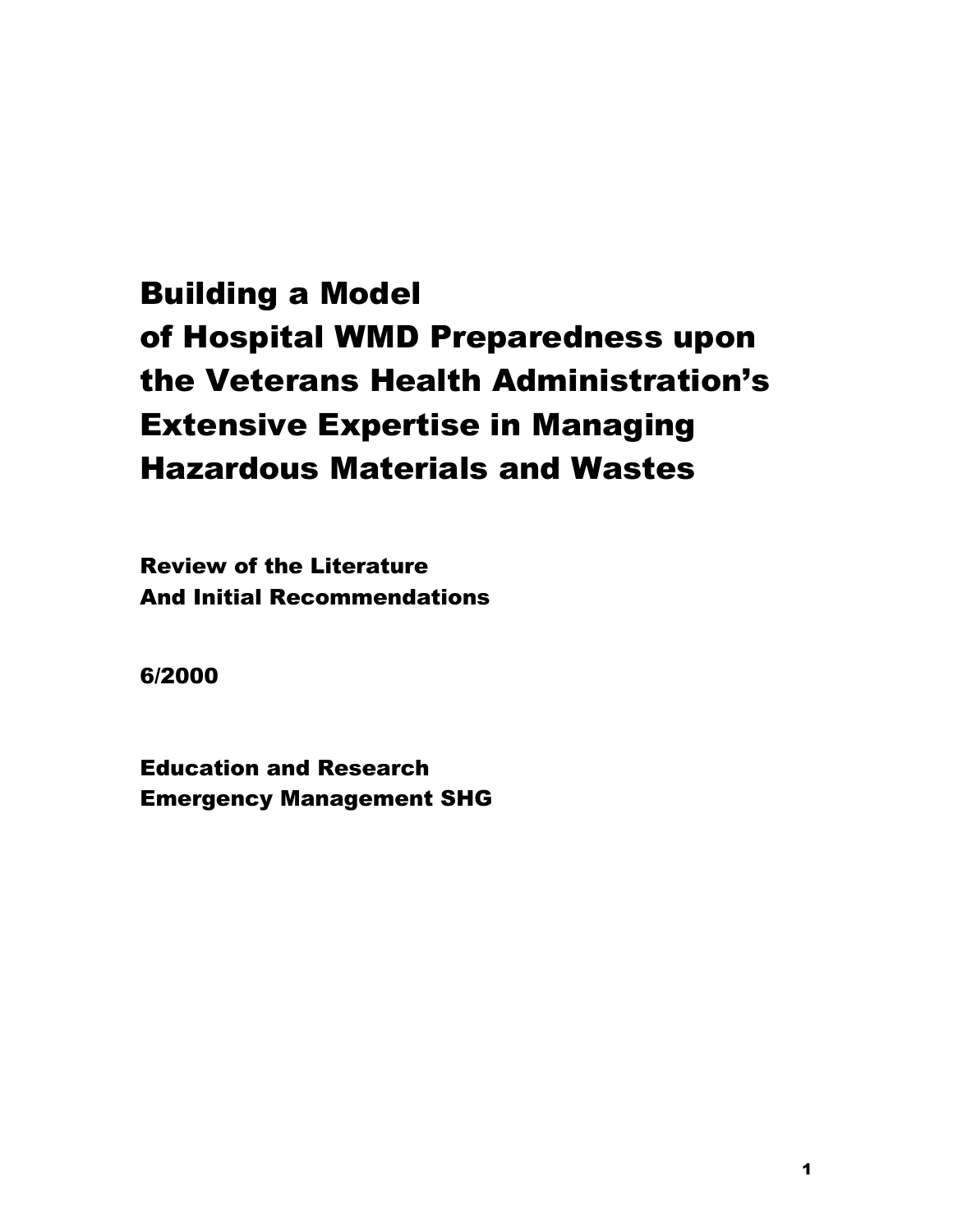# Preface

The Emergency Management Strategic Healthcare Group (EMSHG), Education and Research section was assigned the task of developing a "pilot project" for preparing the VHA health care system for terrorist use of Weapons of Mass Destruction. The goal of the project was described as:

 *"…{To} explore how best to prepare, train and exercise our VA health care*  facilities to protect VA patients, staff and facilities from contamination in the event *of a WMD {weapons of mass destruction} incident."1*

The purpose of this paper is to summarize information gained through a search of regulations and literature concerning the decontamination of patients who arrive at a hospital for treatment. It encompasses contamination primarily from chemical agents, since they represent the greatest potential threat to staff, visitors and patients (as opposed to biological and radioactive agents (see Appendix A for rationale)). This discussion is limited to providing information only for patient decontamination, and not the multitude of other considerations a hospital must address in preparing for disasters and/or terrorism. The following is presented in an interrogatory fashion in order to identify and attempt to resolve some of the major issues.

|<br>1

Memorandum, EMSHG Headquarters, November 22, 1999.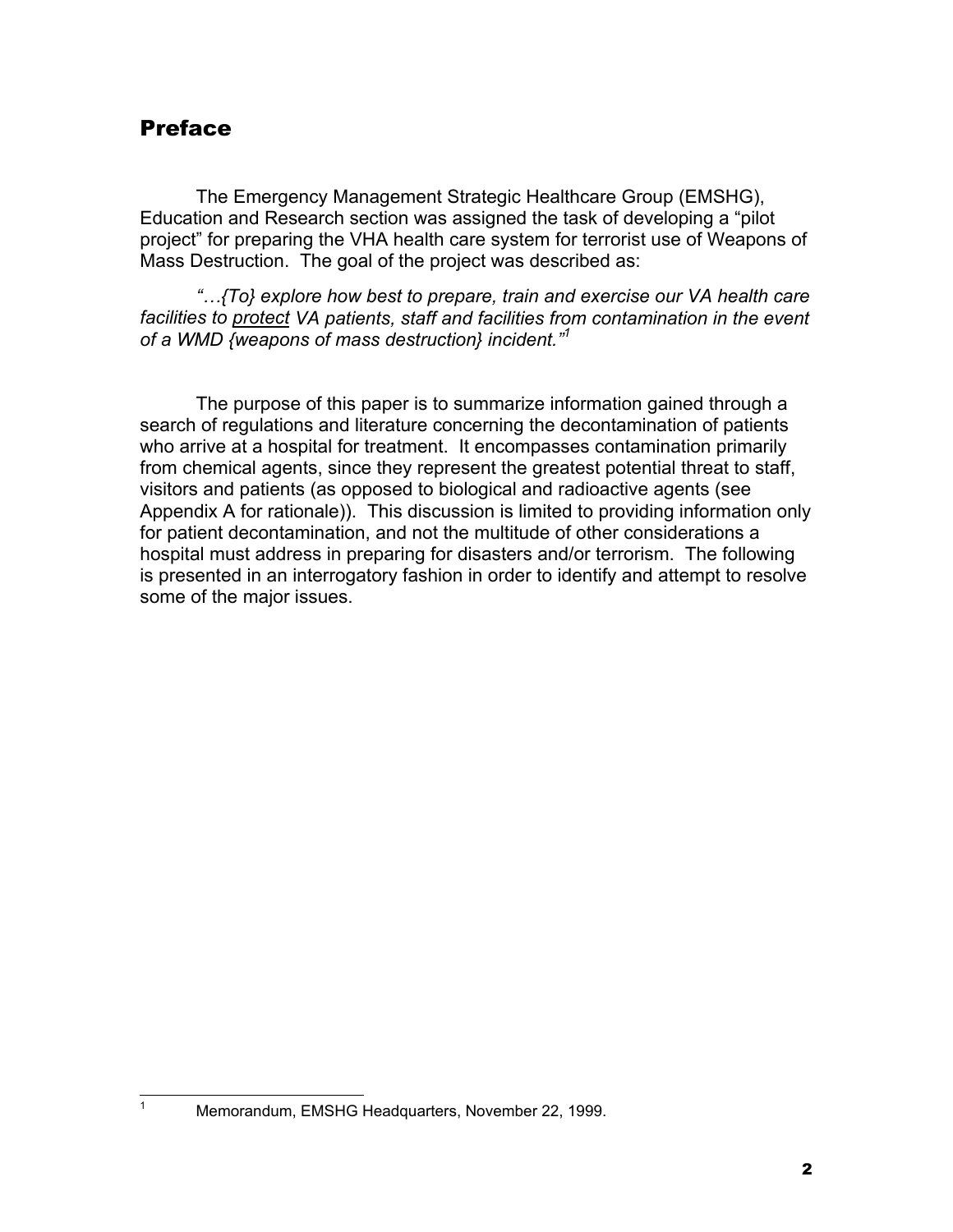# Table of Contents

| Introduction                                                                                                                                                                                  | 5              |  |
|-----------------------------------------------------------------------------------------------------------------------------------------------------------------------------------------------|----------------|--|
| Must VA comply with SARA Title III?                                                                                                                                                           | 7              |  |
| What are the responsibilities of VA health care facilities?                                                                                                                                   | $\overline{7}$ |  |
| At VA Medical Centers, how are these responsibilities organized?                                                                                                                              | 8              |  |
| What training requirements exist for HAZCOM?                                                                                                                                                  | 8              |  |
| Does OSHA review training materials or courses?                                                                                                                                               | 9              |  |
| If an employee spills or releases hazardous chemicals, is this an emergency<br>response as defined by OSHA 1910.120 or at what point does an emergency<br>occur?<br>9                         |                |  |
| Does HAZWOPER apply to hospitals?                                                                                                                                                             | 9              |  |
| If a contaminated patient presents in the emergency department, is this an<br>"emergency response?"                                                                                           | 10             |  |
| What are the specific JCAHO requirements?                                                                                                                                                     | 10             |  |
| That statement does not require each facility to maintain its own facilities, it just<br>requires each facility identify a facility for isolation and decontamination, isn't that<br>correct? | 10             |  |
| Can the VHA health care facility just refuse a contaminated patient, especially if<br>they are not eligible for care?                                                                         | 11             |  |
| Can an employee who is not trained nor equipped to handle such a situation<br>refuse to participate?                                                                                          | 11             |  |
| If the workers in this situation refused due to a lack of training and equipment,<br>who would provide care to the victims?                                                                   | 11             |  |
| Does the existence of a "disaster" waive OSHA regulations?                                                                                                                                    | 12             |  |
| Where should decontamination occur?                                                                                                                                                           | 12             |  |
| What needs to be done to adequately prepare for this situation?                                                                                                                               | 12             |  |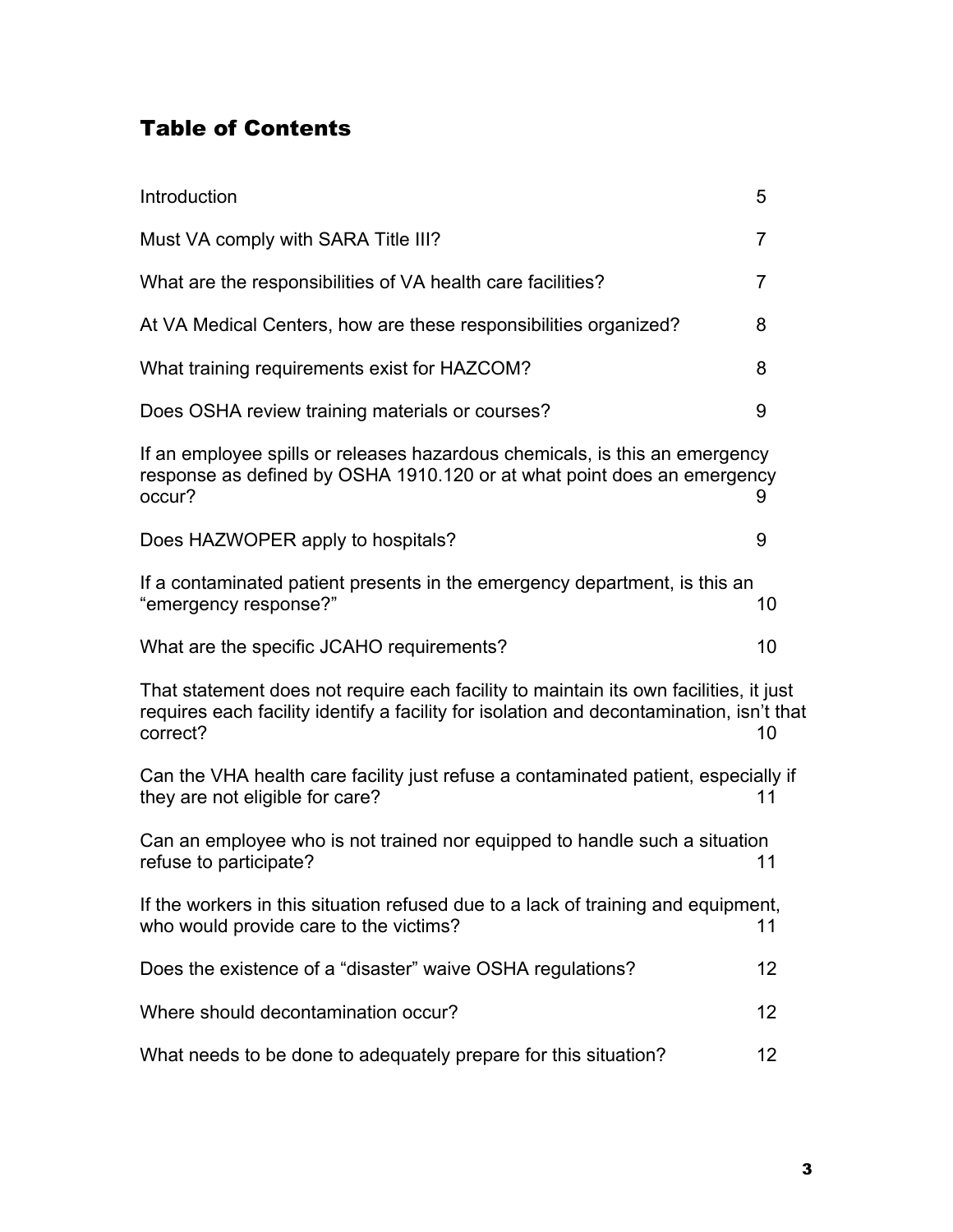| JCAHO mandates the hospital be part of the community-wide planing effort, what<br>support is available from the community?                                        | 13 |
|-------------------------------------------------------------------------------------------------------------------------------------------------------------------|----|
| If medical personnel will only be performing medical care while others are<br>perform decontamination, do they need to be trained in accordance with<br>1910.120? | 14 |
| What are the levels of training for emergency responders?                                                                                                         | 14 |
| What are the continuing education requirements?                                                                                                                   | 15 |
| If hospitals will have to comply with the HAZWOPER standard, must an incident<br>commander be on-site at all times (24/7) or on call?                             | 15 |
| Who certifies the competency of employees, the employer or OSHA?                                                                                                  | 16 |
| How is the correct level of PPE selected?                                                                                                                         | 16 |
| Who is required to pay for PPE, the employer or employee?                                                                                                         | 17 |
| Are there particular training requirements for those who wear PPE?                                                                                                | 18 |
| Do all designated emergency response personnel involved in a decontamination<br>operation at a hospital require medical surveillance?                             | 19 |
| How does SARA Title III apply to preparedness to WMD?                                                                                                             | 19 |
| Bibliography                                                                                                                                                      | 20 |
| Appendix A – Excerpts from the IOM Report                                                                                                                         | 22 |
| Appendix B - Training Curriculum Guidelines (29 CFR 1910.120)                                                                                                     | 28 |
| Appendix C - Training, Personal Protective Equip. (29 CFR 1910.132)                                                                                               | 34 |
| Appendix D – Requirements of Training Programs (29 CFR 1910.1200)                                                                                                 | 36 |
|                                                                                                                                                                   |    |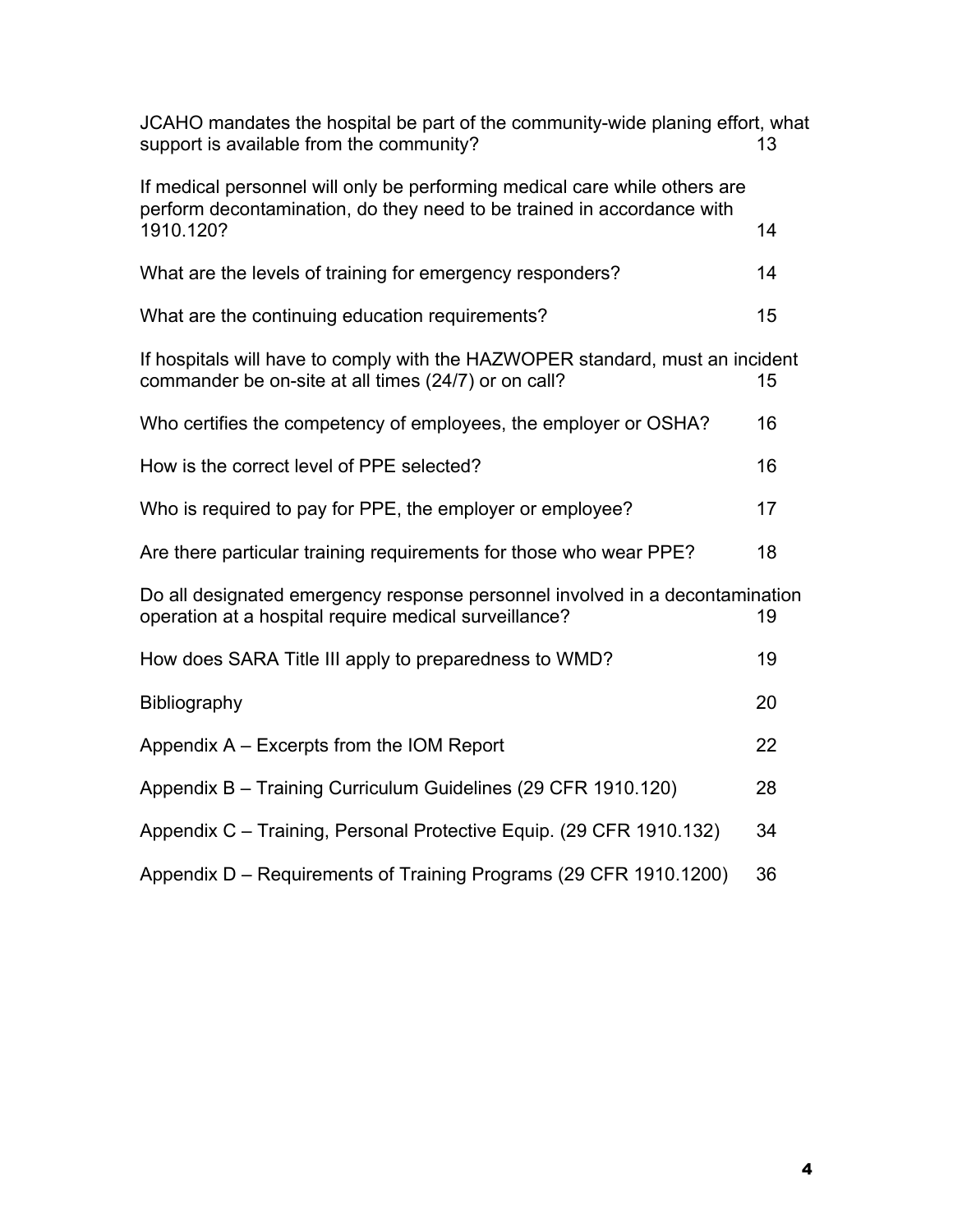# Building a Model of Hospital WMD Preparedness upon the Veterans Health Administration's Extensive Expertise in Managing Hazardous Materials and Wastes

### **Introduction**

This report is intended to introduce the reader to the subject of hazardous substances and the adjustments American society have made to control the risks associated with them. Its specific purpose is to provide information necessary to develop a practical yet effective capability within the Veterans Health Administration (VHA) to counter the potential threat of harm to staff, visitors and patients from contaminated persons presenting at a VHA health care facility. This discussion is not limited to only victims of terrorism, but applies to any situation and any spill of a contaminant harmful to human health and the environment.

A sentinel event occurred in 1985 in Bhopal, India, in which thousands were killed and injured as a result of the release of a toxic gas from a nearby industrial facility. Congress responded to the concerns from such a disaster occurring in the United States by enacting the Superfund Amendments and Reauthorization Act (SARA) of 1986, amending the Comprehensive Environmental Response, Compensation and Liability Act (CERCLA) of 1980. The basic purpose of Title III of SARA, also known as the Emergency Planning and Community Right-to-Know Act (EPCRA) was "to promote emergency planning to respond to chemical releases and to ensure that information regarding chemicals in the community is available to the public and to emergency response agencies. These are accomplished by:

a. Establishing State Emergency Response Commissions (SERCs) and Local Emergency Planning Committees (LEPCs) with responsibility to develop emergency plans to be followed in the event of an emergency chemical release.

b. Implementing a series of notification and reporting requirements to state and local emergency planning activities with respect to type and quantities of specific chemicals.

c. Promoting the development of local response plans and procedures in the event of an emergency chemical release."  $2^{\circ}$ 

Occupational Safety and Health Administration (OSHA) regulations for hazardous substances are found in 29 CFR Part 1910. Of specific interest to this discussion are Subparts H, I and Z:

 $\frac{1}{2}$ VA Directive 99-011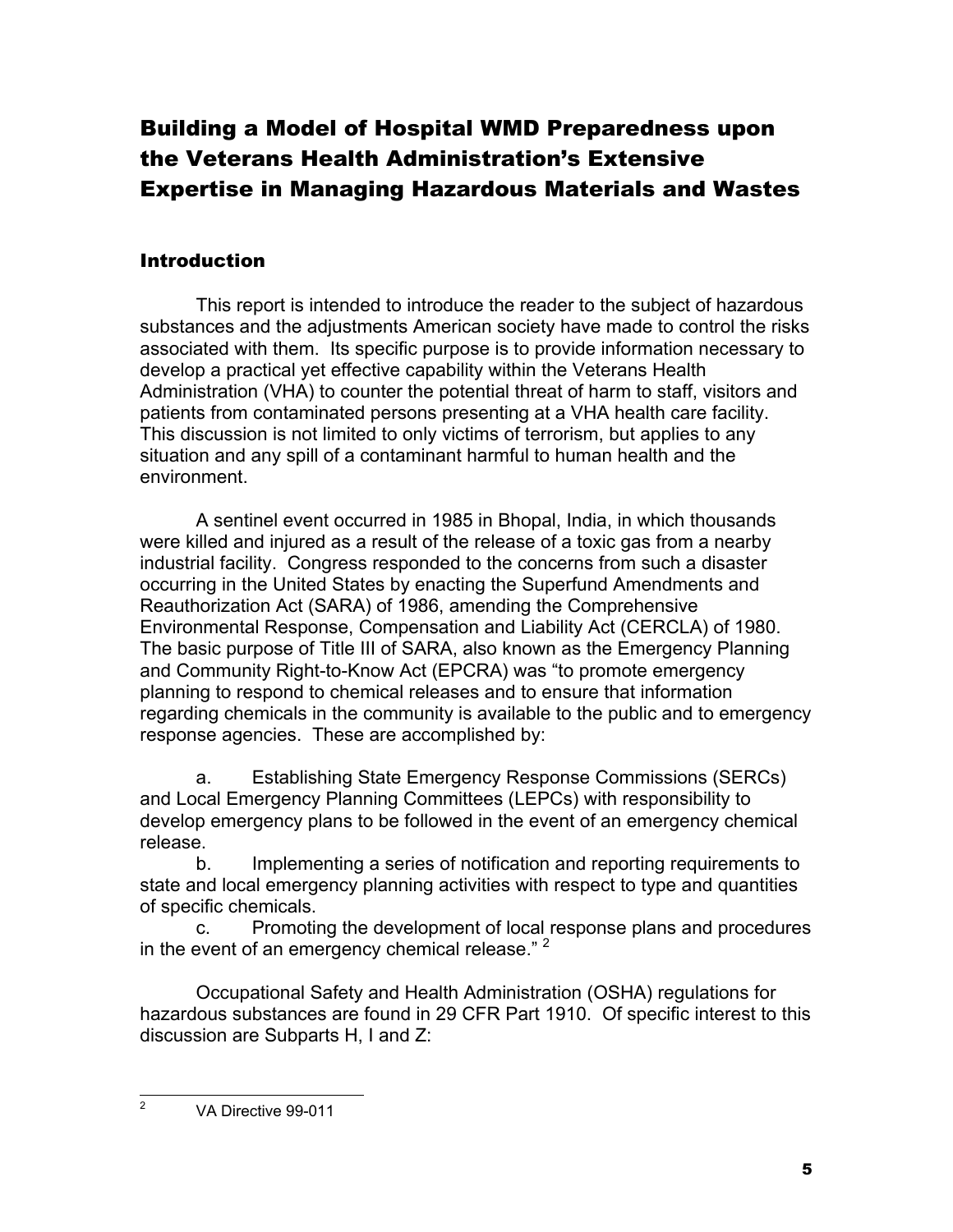Subpart H – Hazardous Materials (1910.101-.126)

1910.120 - Hazardous Waste Operations and Emergency Response (HAZWOPER) and Appendices A-E.

Subpart I – Personal Protective Equipment (1910.132-.139 and App. B) 1910.132 – General Provisions

1910.133 – Eye and Face Protection

1910.134 – Respiratory Protection (and App. A-D)

1910.136 – Occupational Foot Protection

1910.138 – Hand Protection

Subpart Z – Toxic & Hazardous Substances (1910.1000-.1450 App B) 1910.1200 – Hazard Communication (and App. A-E) 1960.70 – Reporting to OSHA 1960, Part H 1910.1201 – Retention of DoT markings, placards and labels 1910.1020 – Access to employee exposure and medical records

 In order to facilitate a basic understanding of how these laws and regulations come into play in the workplace and their relationship to each other, it is important to start with the policy that an employee has the right to a safe and healthful workplace.<sup>3</sup> In workplaces that manufacture, use, store and/or dispose of hazardous substances<sup>4</sup>, the OSHA regulation 1910.1200, Hazard Communication, says that all employees must be informed about hazardous substances in the workplace and understand protective measures. Other OSHA regulations come into effect for employees who are exposed to hazardous substances. The Environmental Protection Agency (EPA) compels employers whose employees handle hazardous materials and wastes to follow certain guidelines set forth in the EPCRA, including engaging in planning for emergency spills or releases. Finally, OSHA regulation 1910.120 (HAZWOPER) establishes health and safety standards for those involved in responding to emergencies involving hazardous materials.

 Thus, there are four key factors: an employees right to a safe and healthful workplace; an employers duty to inform employees about hazardous substances in the workplace; an employers responsibility to coordinate with community emergency planning groups; and, an employers duty to provide adequate protection for employees who may come in contact with hazardous materials. These will be explained in the following section.

<sup>-&</sup>lt;br>3 See OSHA \_\_ and VA policy 7700.

<sup>4</sup> Definition from OSHA,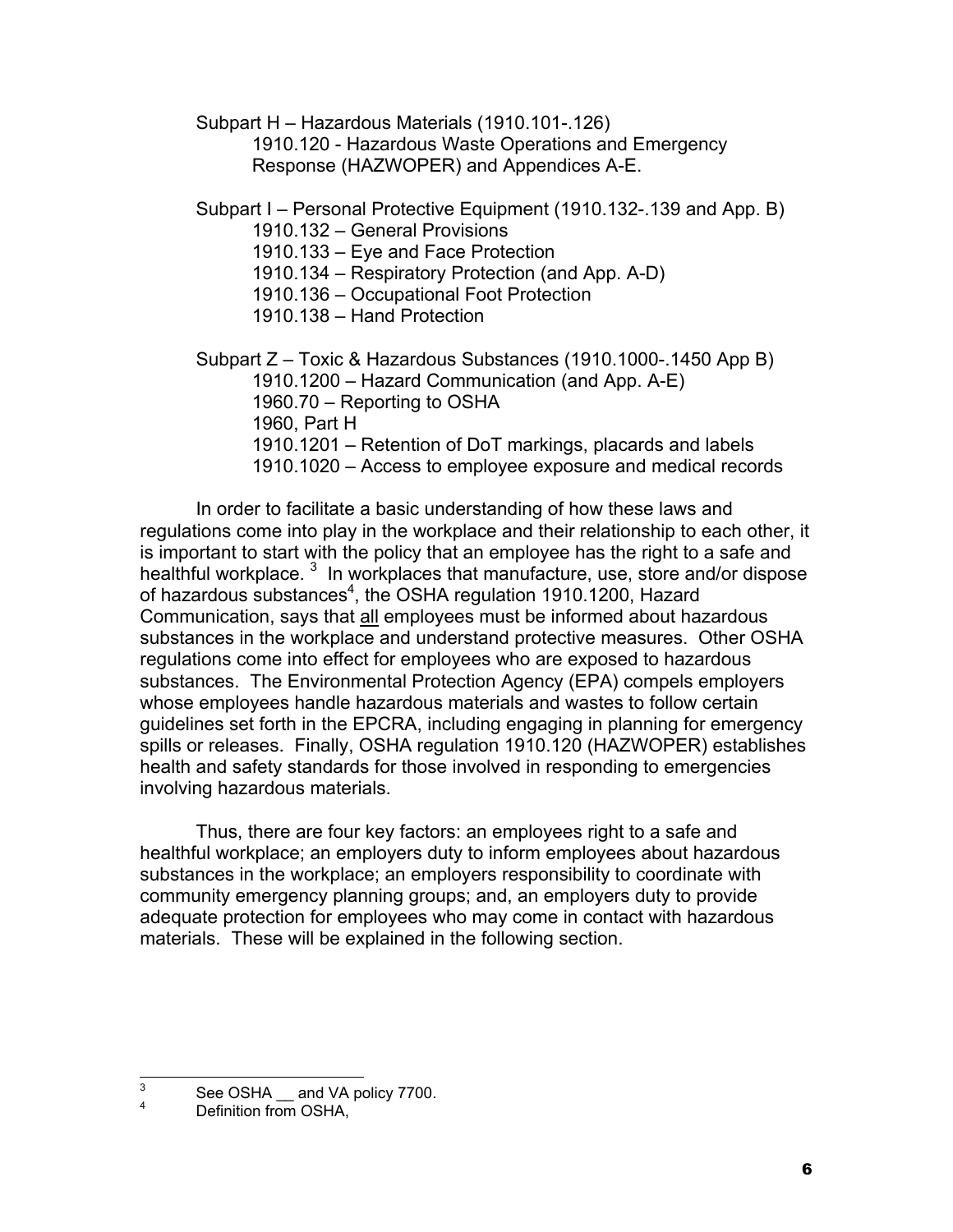#### *1. Must VA comply with the Superfund Amendments and Reauthorization Act (SARA Title III)?*

Yes. The Department of Veterans Affairs (VA) is required by the Environmental Protection Agency (EPA) to participate in an Emergency Planning and Community Right-to-Know Program (EPCRA). 5

## *2. What are the responsibilities of VHA health care facilities?*

It is the policy of the Veterans Health Administration (VHA) that "each facility shall establish and participate in an EPCRA in accordance with the guidelines of this Directive and consistent with all Federal, state and local regulations.

Health Care Facility Directors shall:

a. Establish and participate in an effective EPCRA.

 b. Appoint an Emergency Response Coordinator (ERC) or other qualified individual to administer the facility EPCRA and serve as a point of contact with the LEPC. If necessary, the ERC shall represent the facility on the LEPC. The Emergency Medical Preparedness Area Manager can serve in this capacity, if available.

 c. Coordinate with the LEPC and other Federal, state and local agencies to include, as a minimum, the following:

1). Participating in SARA Title III planning activities.

 2). Discussing with the LEPC the potential for spills or releases of chemicals on the Extremely Hazardous List and their Threshold Planning Quantities as published in the most recent Title 40 CFR Part 355, Appendices A and B, and:

 3). Reviewing proposed hazardous chemicals and quantities which would require additional reporting to LEPCs.

 d. Reporting spills or releases of chemicals on the Extremely Hazardous List or other chemicals as required.

 e. Provide upon request the nature and quantity or chemicals on the Extremely Hazardous List or other chemicals as may be required.

 f. Review annually and updating facility inventories of hazardous chemicals and wastes.

 NOTE: VHA Directive 98-011, Management of Hazardous Chemicals, provides specific procedures for ensuring that hazardous chemicals are used, handled, stored and disposed of in a manner consistent with regulatory, statutory and accrediting requirements and accepted safe practices."

<sup>—&</sup>lt;br>5 VHA Directive 99-011: "When SARA Title III was passed in 1986, Federal agencies and activities were not required to comply. However, as a result of the Federal facilities Compliance Act of 1992 and Executive Order 12856 of 1993, all Federal agencies and facilities are required to comply with the provisions of SARA Title III, state and local environmental regulations, and actively participate in emergency planning activities."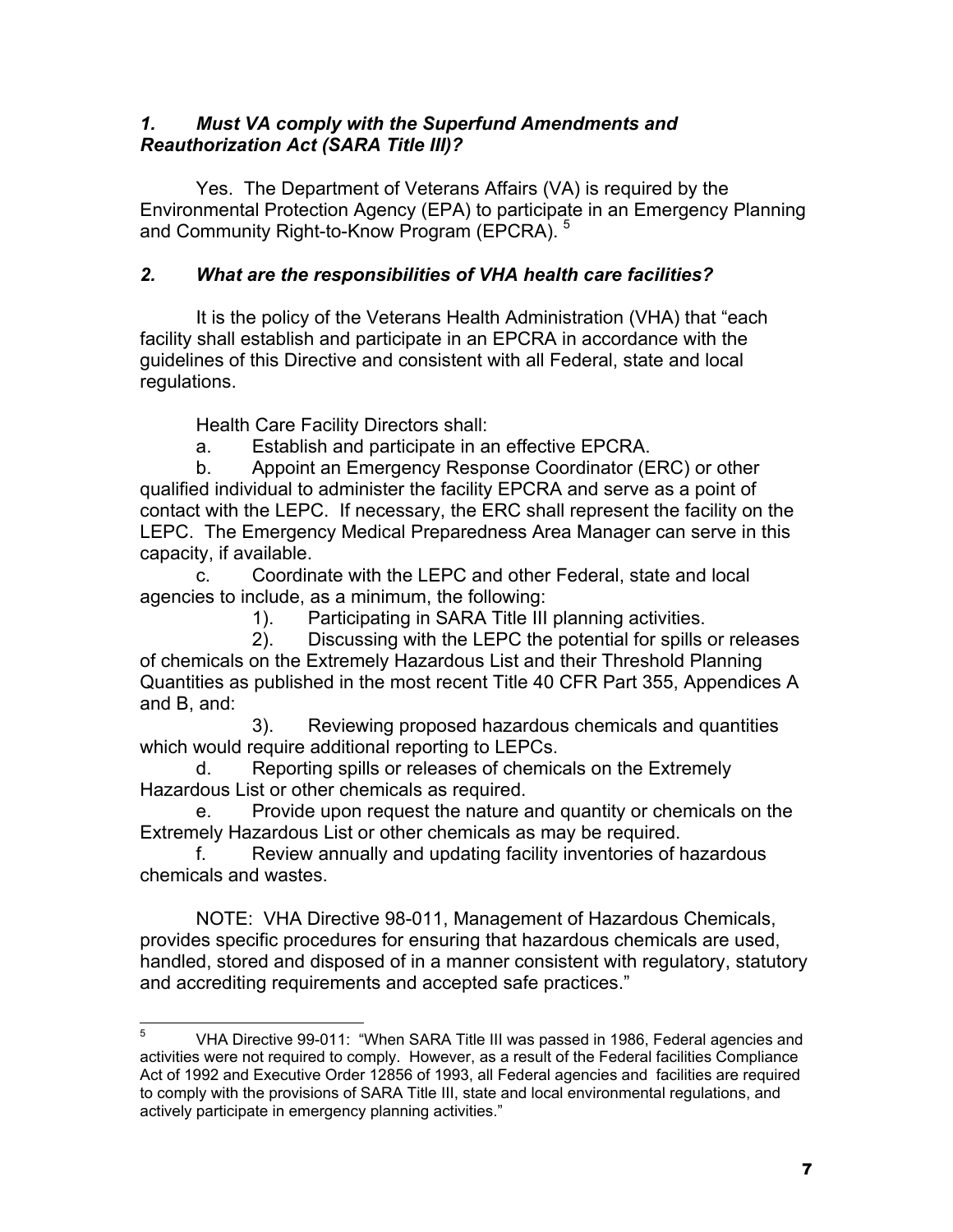#### *3. At an average VA Medical Center, how are these responsibilities organized?*

Compliance with the requirements of the EPCRA involves two related programs:

The Hazard Communication Program ensures employees are informed and trained on the safe handling of hazardous chemicals in the workplace, including the proper storage, handling, labeling, spill, leak and disposal procedures. This includes a hazardous chemical inventory, material safety data sheets, labels and other forms of warning, training and communication with appropriate supervisors prior to the conduct of non-routine tasks that might expose employees to hazardous chemicals.

At some but not all VA Medical Centers, the Hazard Communication Program involves the Industrial Hygienist (often charged as the Hazard Communication Program coordinator); Service Chiefs in whose departments hazardous chemicals are used, stored or disposed of; Acquisition and Materiel Management (whose role includes ensuring incoming substances are labeled, and informing contractors at work within the facility about hazardous chemicals in the vicinity of that work), and Engineering, whose role includes obtaining contractor material safety data sheets and providing them to the Industrial Hygienist.<sup>6</sup>

 The Hazardous Waste Management Program is also required by a variety of Federal, State and local agency laws and regulations and the JCAHO. Once generated, hazardous wastes must be labeled, handled, stored and disposed of in a manner consistent with their characteristics, which can be difficult to ascertain. A major goal of this program is the reduction and recycling of hazardous substances. The organization for this program mirrors that of the program for the Hazard Communication Standard.

#### *4. What training requirements exist for HAZCOM?*

The Hazard Communication Standard (1910.1200) is a performance-based standard. This means that employers have the flexibility to adapt the rule to the needs of their workplace, rather than having to follow specific, rigid requirements. The HCS, at section (h), sets forth the elements that must be included in an employer's hazard communication training. According to the standard, employee training must consist of the following elements:

 6 Richard L. Roudebush VA Medical Center, MCM 001S-13, Hazard Communication Program Policy.

<sup>7</sup> Richard L. Roudebush VA Medical Center, MCM 001S-20, Hazardous Waste Management Program.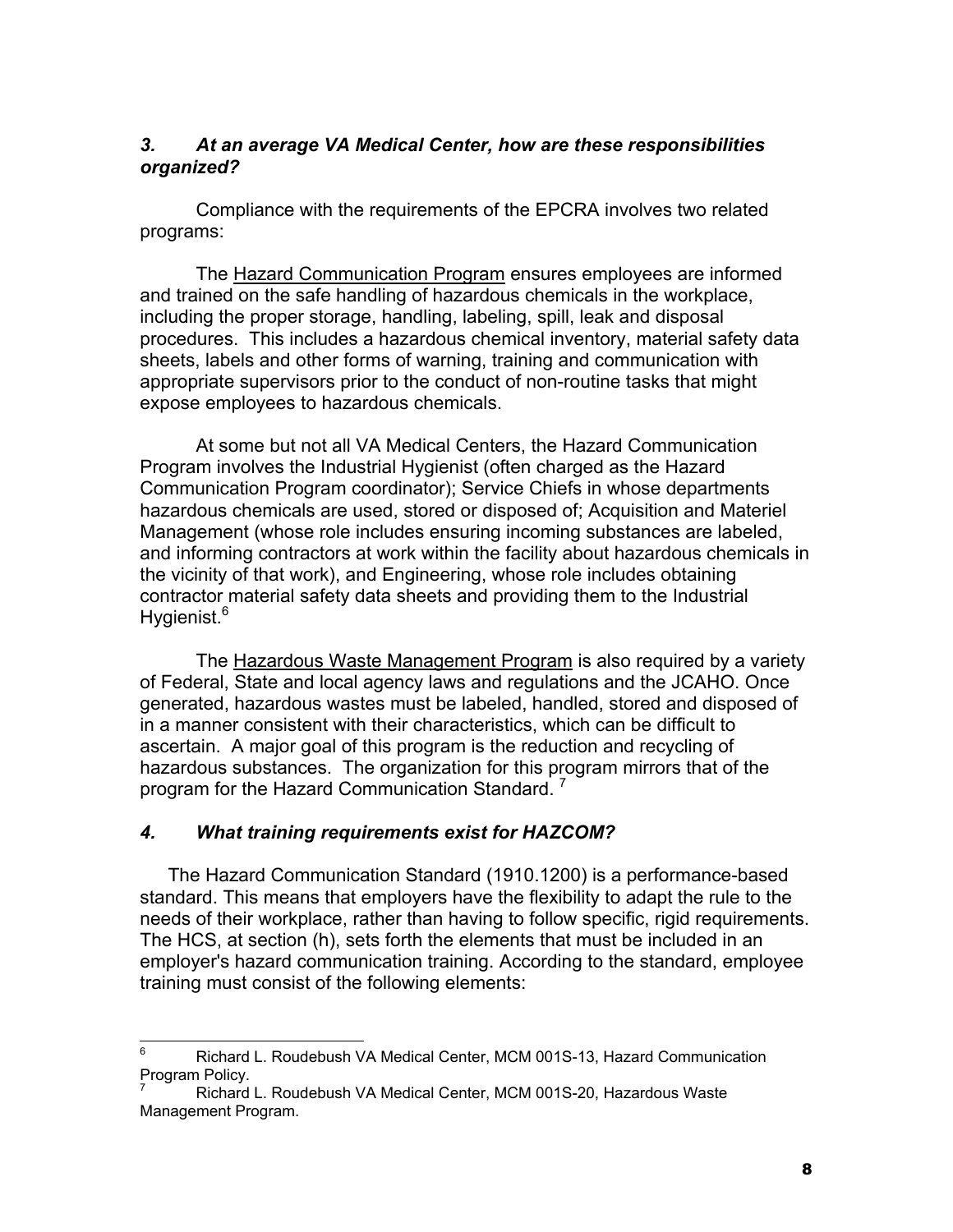- Discussion on how to read and to interpret information on the Material Safety Data Sheets (MSDS) and on the container labels
- How employees can obtain and use the hazard information that is available and how the hazard communication program is implemented in their workplace.
- The hazards of the chemicals in the work area and the measures that the employees can take to protect themselves from the hazards.
- The specific procedures that the employer uses to provide protection such as engineering controls, work practices, and the use of personal protective equipment.
- Include the methods and observations that the workers can use to detect the presence a hazardous chemical to which they may be exposed.

### *5. Does OSHA review training materials or courses?*

No. OSHA does not perform reviews of employer training materials to determine if their use will render the user in compliance with our standards. Further, OSHA does not approve nor does it endorse commercially available training programs.

It is up to the employer to decide whether any particular training program meets the intent of the Standard. As you can see, many of the areas that must be addressed in hazard communication training are workplace specific - for example, training on the specific chemical hazards at your workplace  $^8$ 

#### *6. If an employee spills or releases hazardous chemicals, this is an emergency response as defined under OSHA 1910.120, or at what point does an "emergency" occur?*

Incidental releases that can be safely handled by the workers who spilled the substance are not considered emergency responses and therefore are not covered under 1910.120. However, other training requirements, such as those found in the Hazard Communication Standard (1910.1200) would apply.<sup>9</sup>

An emergency response is defined as a "coordinated response effort by employees from outside the immediate release area or by outside responders (i.e., mutual-aid groups, fire departments, etc.) to an occurrence which results, or is likely to result, in an uncontrolled release of a hazardous substance. $10<sup>10</sup>$ 

# *7. Does HAZWOPER apply to hospitals?*

"After considerable review OSHA interprets the scope of 1910.120 {HAZWOPER) to cover hospitals in at least three scenarios: 1). When hospitals

 8 OSHA Interpretive Letter, August 1, 1990.

<sup>9</sup>  $^{9}$  OSHA Interpretative Letter, June 7, 1991.

<sup>10</sup> OSHA Standard 1910.120(a)(2)(iv)(3).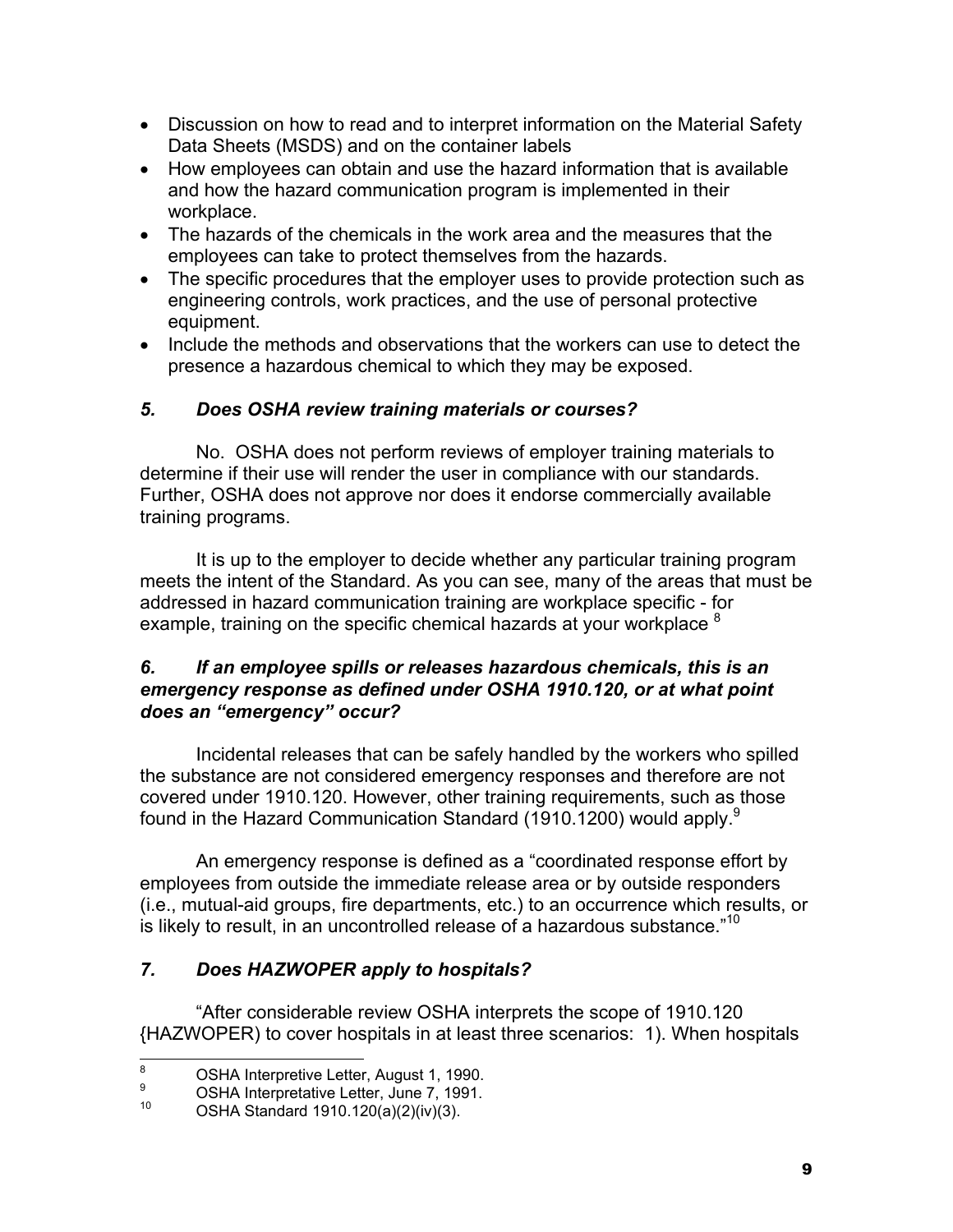have an internal release of a hazardous substance which requires an emergency response; 2). When hospitals respond as an integral unit in a community-wide emergency response to a release of hazardous substance; and, 3). If a hospital is a RCRA {Resource Conservation and Recovery Act)-permitted Treatment, Storage and Disposal Facility." 11

 The HAZWOPER standard does not define an emergency in terms of the quantity of the substance spilled. The term "emergency" is dependent upon several factors, including the hazards associated with the substance, the exposure level, the potential for danger and the ability to contain the substance. This analysis is the responsibility of employers since they are most familiar with the specific hazards of the substance as it is used in their work places and the potential for an emergency. The burden of proving that there is no potential for an emergency at a work site likewise properly belongs to the employer.<sup>12</sup>

#### *8. If a contaminated patient presents in the emergency department, is this an "emergency response?"*

 Yes. OSHA does not require hospitals to receive accident victims, however, if the victim was part of an emergency involving hazardous substances and hospital personnel needed to decontaminate, OSHA regulations 29 CFR 1910.120 (HAZWOPER) would apply.<sup>13</sup>

#### *9. What are the specific JCAHO requirements?*

The organization designs (EC 1) and provides (EC 2) a safe, accessible, effective and efficient environment of care consistent with its mission, services and law and regulation. This includes the design of management plans for the control of hazardous materials and emergency preparedness (EC 1.5 and 1.6, respectively), as well as staff orientation and education on the environment of care and "possess the knowledge and skills to perform their responsibilities under the environment of care management plans" (EC 2.4 and 2.5, respectively). One specific standard relates to, "the {emergency preparedness management} plan identifies facilities for radioactive or chemical isolation and decontamination" (EC 1.6(l)).

#### *10. That statement does not require each facility to maintain its own facilities, it just requires that each facility identify a facility for isolation and decontamination, isn't that correct?*

Yes, but the requirement that each healthcare facility maintain such facilities is required by SARA Title III (for the isolation and decontamination of employees from spills and releases occurring through the use of hazardous

 $11$ <sup>11</sup> Hospitals and HAZWOPER, OSHA response to a letter from D. Bennett, 06-07-91.

 $12^1$  OSHA Interpretive Letter, October 21, 1992<br> $13$  OSHA, Interpretation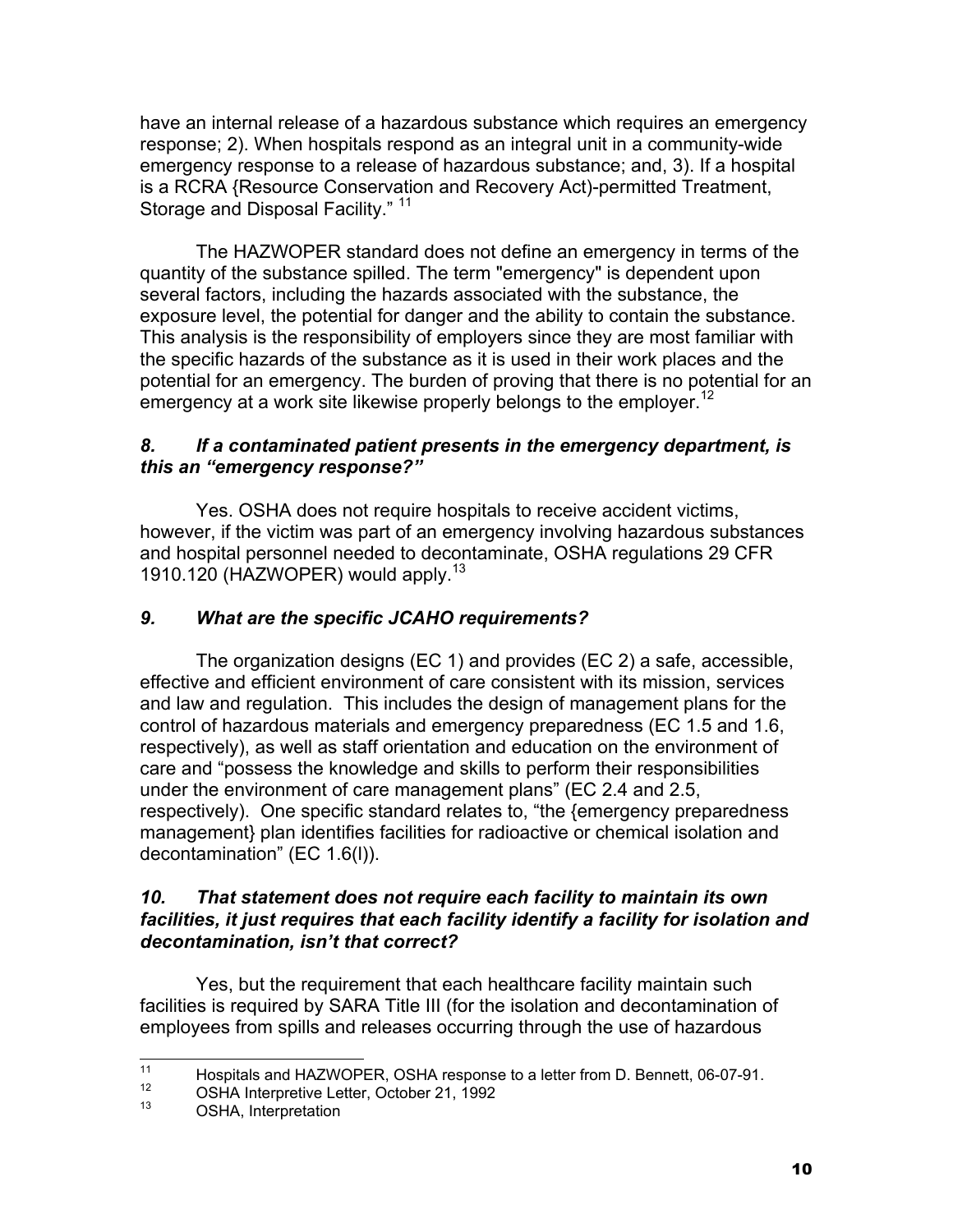substances in the workplace). Further, hospitals are required to participate in the community-wide emergency response planning for hazardous materials by both JCAHO and SARA Title III.

### *11. Can the VHA health care facility just refuse a contaminated patient, especially if they are not eligible for care?*

No, "the Consolidated Omnibus Budget Reconciliation Act (COBRA) mandates the delivery of medical services individuals seeking care in an emergency department. … Every individual presenting to an emergency department must receive a medical screening examination. Choosing not to provide care to a contaminated individual, due to a lack of hazmat training, is a potential COBRA law violation. Transferring the potentially unstable (e.g., contaminated) patient without decontamination may be in direct violation of COBRA. In addition, the failure to treat may pose broader ethical questions." 14

It is also VA policy to provide humanitarian assistance, "which represent a true medical emergency, medical care will be rendered until such time that the patient's condition is stable enough that he/she can either be transferred to another healthcare facility or sent home."15

Since care cannot be refused, employees may be placed in harm's way by the facility not preparing an adequate solution to this potential situation.

#### *12. Can an employee who is not trained nor equipped to handle such a situation refuse to participate?*

Yes, an employer could not force an employee to perform work in a situation such as this. The OSHA Hazard Communication Standard states that every worker has the right to a hazard-free work environment. VA Directive 7700 states it is VA policy to "maintain safe and healthful work environments for employees through the elimination of safety and health hazards and through the development of safe work practices {and} afford VA employees working at a non-VA facility protection equal to that required by the VA Occupational Safety and Health (OSH) program. This Directive "references safety and health standards, executive orders, VA directives and handbooks and the Code of Federal Regulations as the primary sources for government-wide guidelines."

#### *13. If the workers in this situation refused due to a lack of training and equipment, who would provide care to the victim(s)?*

 Staff should dial 9-1-1 and describe the situation to the dispatcher. Firerescue, hazardous materials and emergency medical service personnel would perform initial triage and gross decontaminate, provide supportive treatment and

 $\overline{14}$ <sup>14</sup> Hazardous Materials: Disaster Medical Planning and Response, p. 333-334.<br><sup>15</sup> Richard L. Roudebush VA Medical Center, MCM Number 11-05.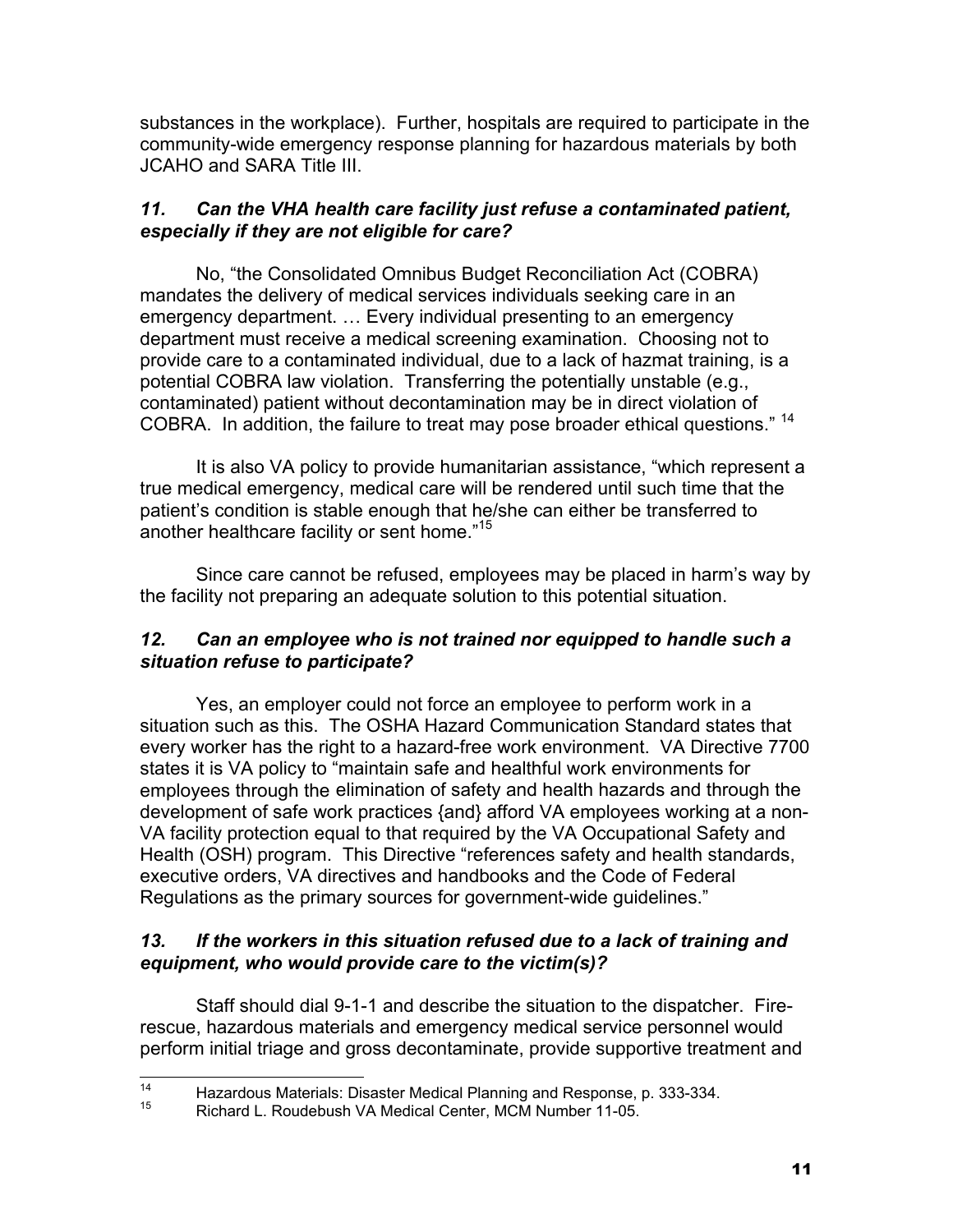transport the patient to an appropriate facility. Repercussions from such a scenario would include the need to temporarily close the area in order to decontaminate it, provide medical screening to those who came in close contact with the person(s) and carefully address inquiries from the media realizing that negative publicity and legal actions will probably ensue.

### *14. Does the existence of an "disaster" waive OSHA regulations?*

No. The existence of a disaster does not exempt Federal agencies from all applicable OSHA standards. "In accordance with applicable OSHA and other agency regulations, all signatory agencies to the Federal Response Plan are responsible for protecting the safety and health of their personnel deployed to a disaster or disaster exercise." <sup>16</sup>

# *15. Where should decontamination occur?*

"The ideal situation is for decontamination to take place in the field and for this to be performed by specially trained HAZMAT teams. In this case, the subsequent pre-hospital and hospital care can be performed with little change in the usual routine and with minimal risk to health care providers. In situations where there are several hospitals in a given area, it is not financially feasible for all hospitals to have good decontamination facilities. One hospital should be chosen as the receiving facility. The choice of hospital should be based on the availability of decontamination facilities, intensive care facilities, training of ED personnel and staff trained in medical toxicology. Regardless of whether a hospital is a receiving facility or if it is in an area where there is a trained HAZMAT team, there will always be situations when contaminated patients present to the pre-hospital or hospital systems. Thus, all hospitals should have a plan and appropriate employee training for dealing with the contaminated patient." <sup>17</sup>

# *14. What needs to be done to adequately prepare for this situation?*

"HAZWOPER requires that workers who will be part of an emergency response unit be trained to perform their anticipated job duties without endangering themselves or others. To determine the level and type of training your workers need, you must consider the hazards in your community and what capabilities your personnel need to respond to those hazards. You should make your determination based on worst-case scenarios.

If your personnel are expected to provide limited decontamination services in order to attend to medical problems, they must be trained to the first responder operations level with emphasis on the use of PPE and decontamination

<sup>16</sup> Federal Response Plan for Public Law 93-288, as amended, Occupational Safety and Health Annex, page SH-2.

Cox, RD, Hazmat.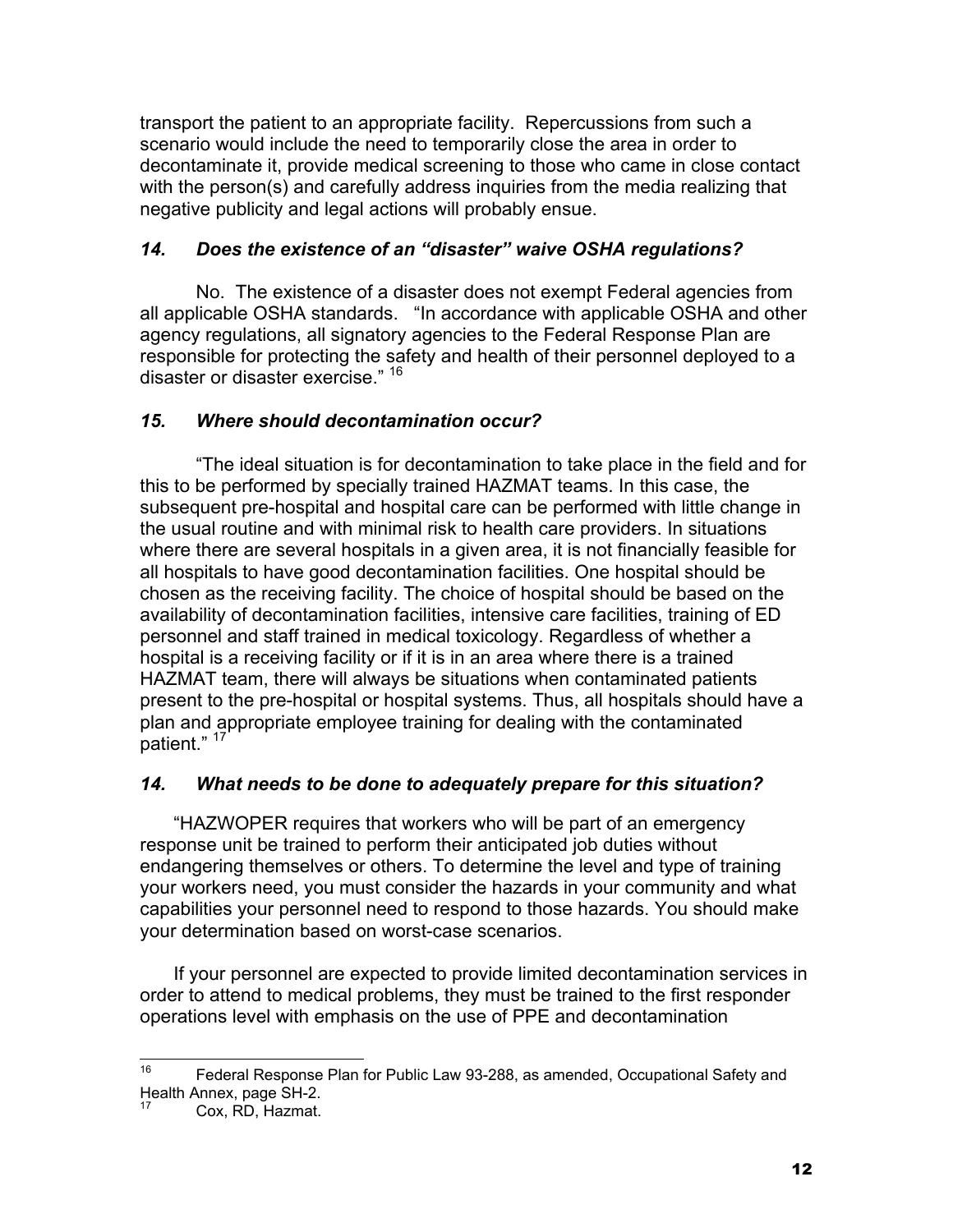procedures. {for an exception see inset, below}. This level of emergency response training is described in 29 CFR 1910.120(q)(6)(ii); additional guidance about the content of this training is available in HAZWOPER's Appendix E.

Although hospitals that may be involved in emergency response are required to designate emergency responders and train them accordingly, other hospital personnel that may have to enter the decontamination area may not have to be trained as emergency responders. There is an exception to paragraph (q) training requirements for "skilled support personnel." These employees are not required to have had emergency responder training, however, they must be given an initial briefing at the time of the incident, including instruction in the wearing of appropriate personal protective equipment, what chemical hazards are involved and what duties are to be performed. This category might include emergency room personnel as well as doctors and technicians."<sup>18</sup>

Hospitals may develop in-house training or they may send personnel to a standard first responder operations level course, then provide additional training in decontamination and PPE as needed. HAZWOPER requires the employer to certify that workers have the training and competencies listed in (q)(6)(ii). The standard also requires annual refresher training or demonstration of competency, as described in (q)(8).

A hospital that expects its employees to handle emergencies involving hazardous substances also needs to prepare a written emergency response plan. Employees and affiliated personnel expected to be involved in an emergency response including physicians, nurses, maintenance workers, and other ancillary staff should be (1) familiar with how the hospital intends to respond to hazardous substance incidents, (2) trained in the appropriate use of PPE, and (3) required to participate in scheduled drills.

OSHA Publication 3152, Hospitals and Community Emergency Response - What You Need to Know (1997), is an excellent reference on this topic. It discusses the range of emergency response planning and training a hospital needs to undertake, depending on its role in community emergency response." 19

#### *15. JCAHO mandates the hospital be part of the community-wide planning effort, what support is available from the community?*

"Under SARA Title III, communities must prepare an emergency response plan. It is mandated by the statute that the local hospital participate in the planning process."<sup>20</sup>

 $18$ 

<sup>&</sup>lt;sup>18</sup> OSHA Interpretive Letter, June 7, 1991.<br><sup>19</sup> OSHA Interpretive Letter, March 10, 1999.<br><sup>20</sup> OSHA Interpretive Letter, June 7, 1991.

<sup>20</sup> OSHA Interpretive Letter, June 7, 1991.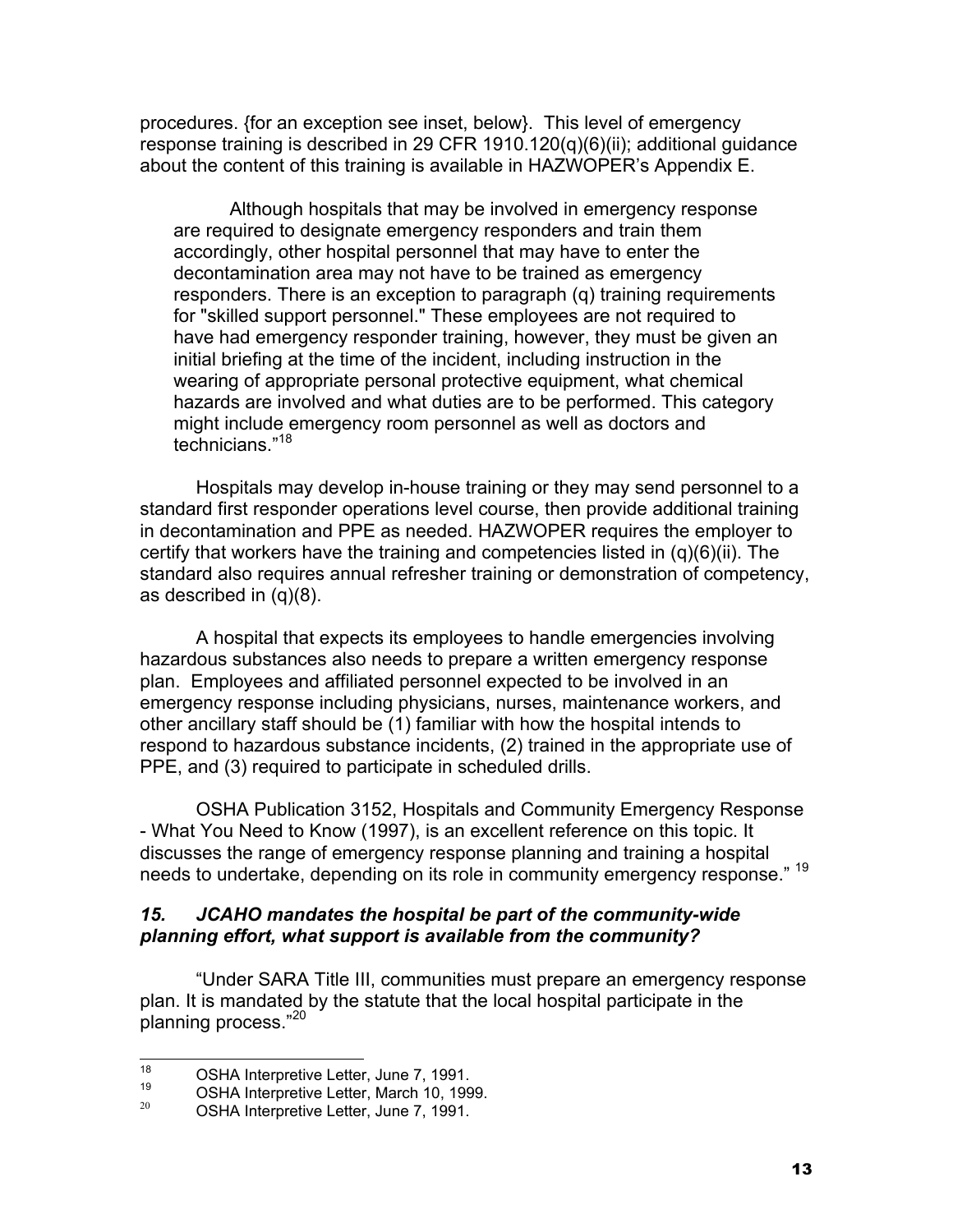Hospitals are responsible for providing training and equipment to their own employees. For this reason, hospitals that may receive victims contaminated with hazardous substances should coordinate with the Local Emergency Planning Committee (LEPC) or the State Emergency Response Commission (SERC). The LEPC or SERC is responsible for planning for emergencies and providing funds to community emergency responders to "improve emergency planning, preparedness, mitigation, response and recovery capabilities." <sup>21</sup>

#### *16. If medical personnel will only be performing medical care (while others perform decontamination duties), do they need to be trained in accordance with 1910.120?*

Instruction for emergency medical personnel in topics under 29 CFR  $1910.120(q)(6)$ (ii) that are not directly relevant to emergency medical care is not necessary, although employees must be trained to perform the duties and functions expected of them. This is considered a de minimis violation, which is reserved for employers who are not technically in compliance with a regulation but who provide a safe and healthful working environment for their employees." <sup>22</sup>

# *17. What are the levels of training for emergency responders?*

Level 1: First Responder Awareness:

This is the person who witnesses or discovers the release of hazardous material and notifies the proper authorities. Training includes recognition and identification of hazardous materials, notification procedures, and employee's role in the emergency release plan. Sufficient training or proven experience in specific competencies.

Level 2: First Responder Operations:

Persons who respond to release of hazardous substances without trying to stop the release. Requires Level 1 competency and 8 hours of additional training in basic hazard and risk assessment, personal protective equipment (PPE) selection, containment and control procedures, decontamination and the emergency release plan (ERP).

Level 3: Hazardous Materials Technician:

This level responds aggressively to stop a release. It requires 24 hours of Level 2 training and competencies in detailed risk assessment, toxicology, PPE selection, advanced control, containment and decontamination

 $21$ 21 Hospital Preparedness for Receiving Contaminated Victims, OSHA response to a letter from C.O. Toole, 10-21-92.

OSHA Interpretive Letter, October 27, 1992.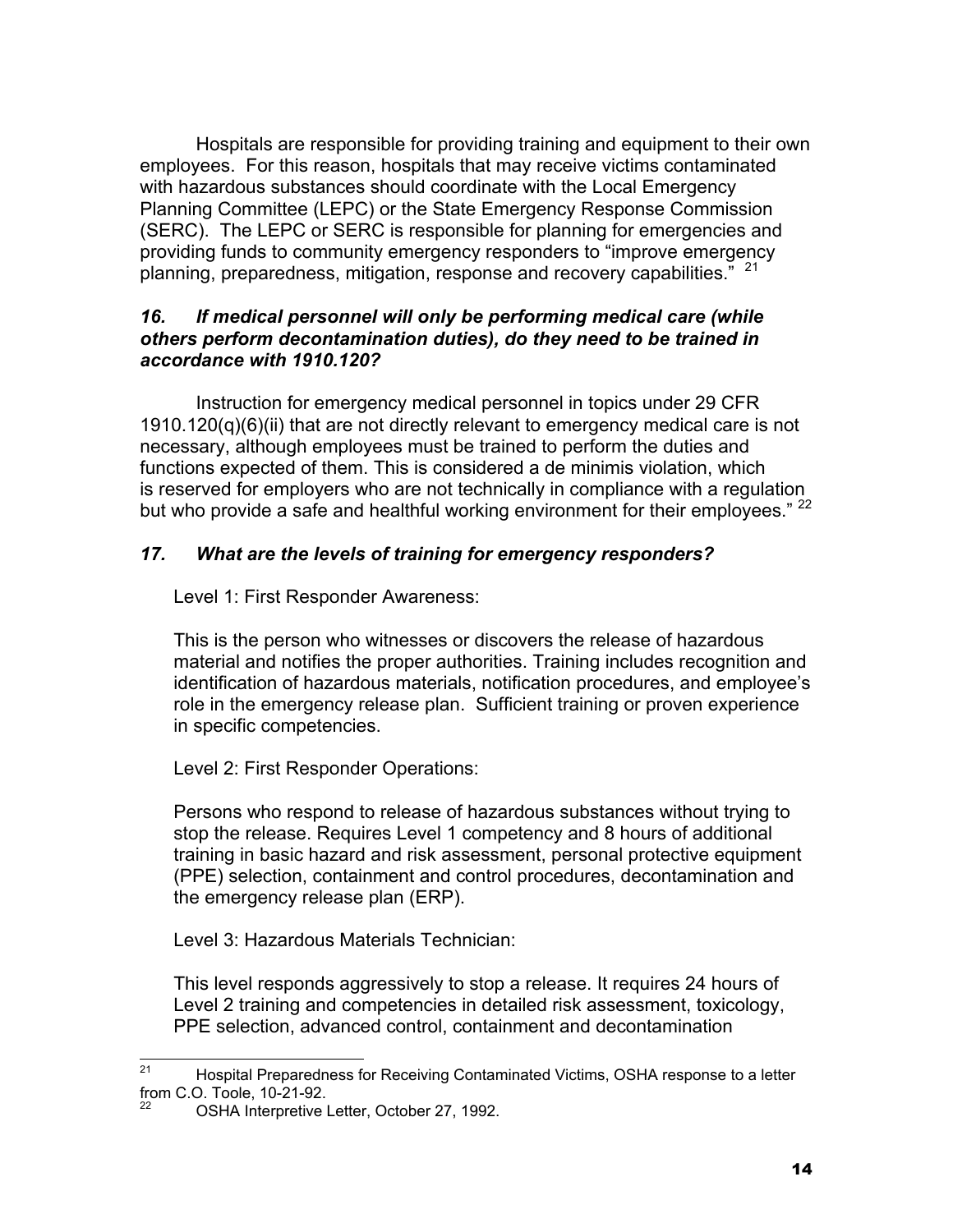procedures, air-monitoring equipment and the incident command system  $(ICS)$ .

Level 4: Hazardous Materials Specialist:

The specialist has advanced knowledge of hazardous materials and responds with and provides support to hazardous materials technicians. It requires 24 hours of Level 3 training and proven competencies, along with advanced instruction, on all specific hazardous material topics.

Level 5: On-Site Incident Commander:

This individual assumes control of the incident. Level 5 requires 24 hours of training equivalent to Level 2 with competencies in the ICS and ERP, hazard and risk assessment and decontamination procedures.  $23$ 

#### *18. What are the continuing education requirements?*

"All emergency response personnel covered by paragraph (q) must receive refresher training, at least annually, to ensure that their skills and competencies do not deteriorate and are not forgotten. Training that expands the knowledge of emergency responders upward along the continuum is acceptable to meet the annual refresher training requirements for the year during which the training was received." <sup>24</sup>

#### *19. If hospitals will have to comply with the HAZWOPER standard, must an incident commander be on site at all times (for hospitals, 24 hours a day, 7 days a week) or on call?*

"Hospitals may come under OSHA's HAZWOPER standard (or EPA's equivalent standard, 40 CFR 311, if it is a public hospital), depending upon the level of activity they have chosen to undertake during in-house emergencies. If the hospital has decided that a hospital staff member will be the incident commander during an emergency, this person must meet the training requirements found in 29 CFR 1910.120(q)(6) and be able to implement the procedures for handling an emergency response as outlined in 29 CFR 1910.120(q)(3).

The senior official responding to the emergency can be designated as the individual in charge of the Incident Command System. As is explained in the standard's "note to (q)(3)(i)," this can change as more senior officers arrive on the scene. Therefore, you would not be required to have an incident commander on site at all times, but a designated person must be on call 24 hours a day. The

<sup>23</sup> 

<sup>&</sup>lt;sup>23</sup> OSHA 29 CFR 1910.120)q)<br><sup>24</sup> Hazardous Waste Operations and Emergency Response: A Closeup Look at Training, Seymour.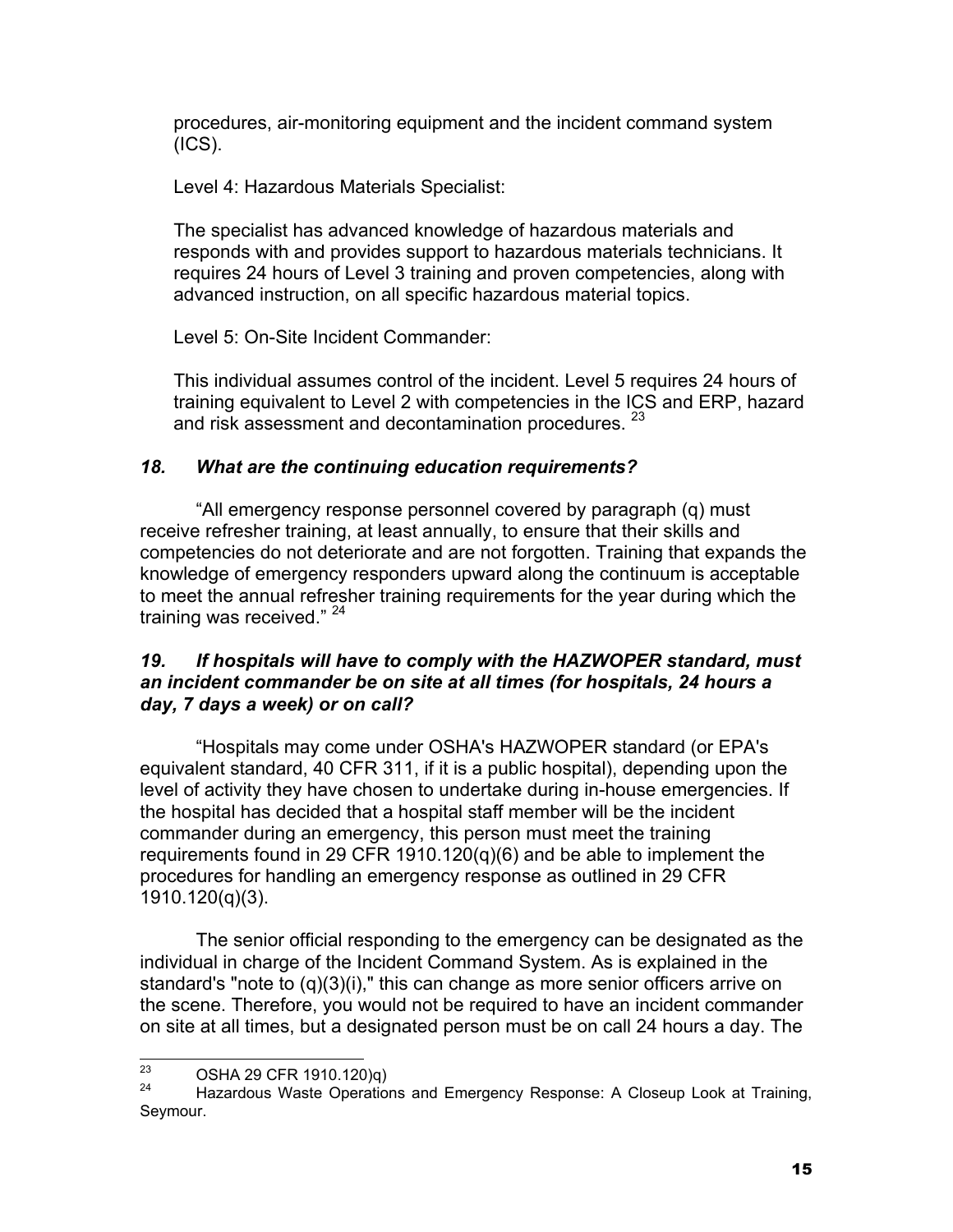emergency response plan must identify the most senior official who will be in charge until the designated incident commander arrives; this person must be properly trained for the function to be performed. " 25

### *20. Who certifies the competency of employees, the employer or OSHA?*

OSHA does not certify individuals, it is the employer who must show by documentation or certification that an employee's work experience and/or training meets the requirements of 1910.120. There must be a written document which clearly identifies the employee, the person certifying the employee, and the training and/or past experience which meets the requirements. One possibility would be to include this information in the employee's personnel file. The preferred method is to include this information on a separate certificate for each employee." <sup>26</sup>

### *21. How is the correct level of Personal Protective Equipment (PPE) selected?*

From an assessment of lihely hazards, assuming the worst-case scenario. 29 CFR 1910.132 states:

"(d)(1) The employer shall assess the workplace to determine if hazards are present, or are likely to be present, which necessitate the use of personal protective equipment (PPE). If such hazards are present, or likely to be present, the employer shall:

(d)(1)(i) Select, and have each affected employee use, the types of PPE that will protect the affected employee from the hazards identified in the hazard assessment;

(d)(1)(ii) Communicate selection decisions to each affected employee; and,

(d)(1)(iii) Select PPE that properly fits each affected employee. Note: Nonmandatory Appendix B contains an example of procedures that would comply with the requirement for a hazard assessment.

(d)(2) The employer shall verify that the required workplace hazard assessment has been performed through a written certification that identifies the workplace evaluated; the person certifying that the evaluation has been performed; the date(s) of the hazard assessment; and, which identifies the document as a certification of hazard assessment.

 $25$ <sup>25</sup> OSHA Interpretive Letter, October 21, 1992.<br><sup>26</sup> OSHA Interpretive Letter, December 2, 1991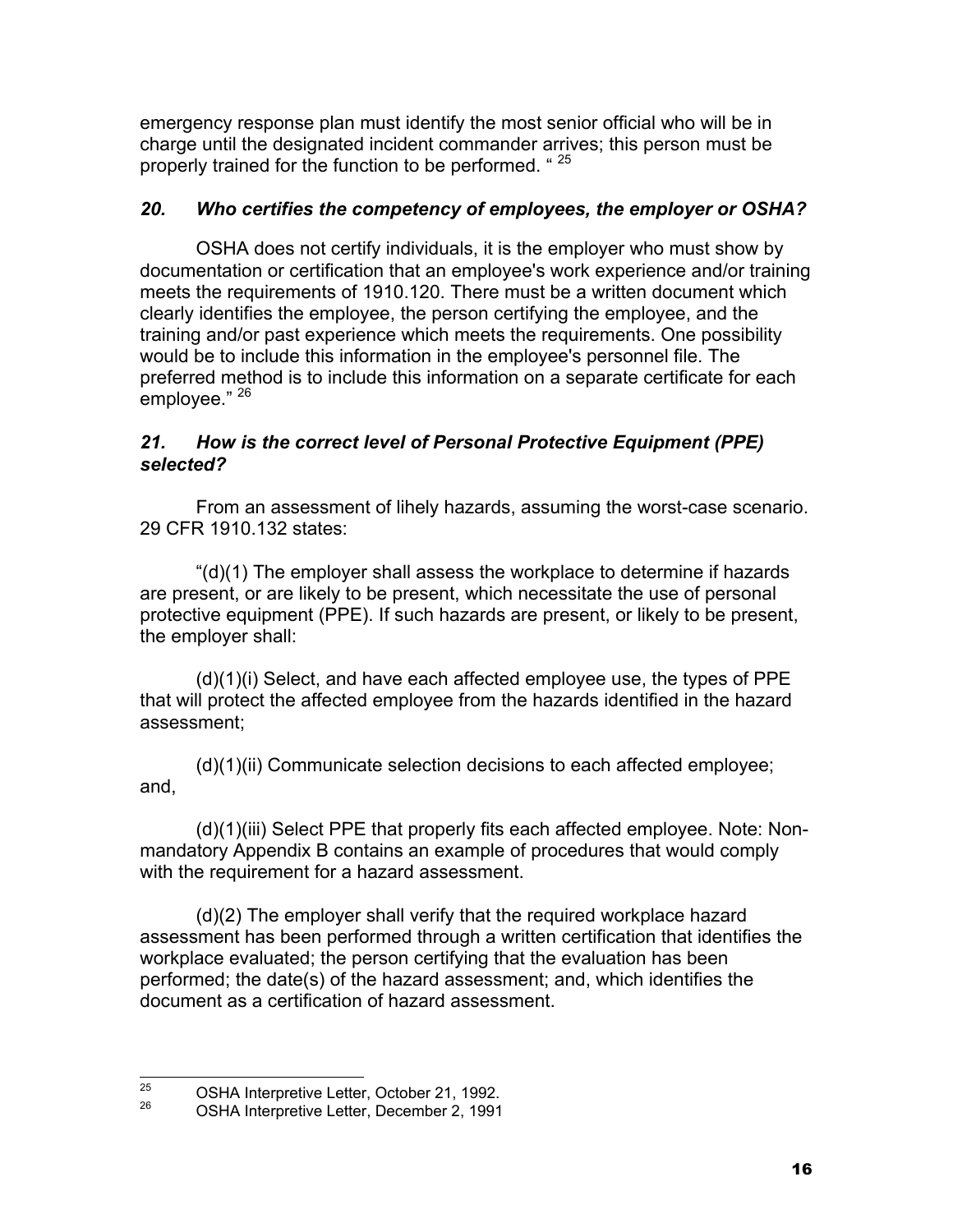(e) Defective and damaged equipment. Defective or damaged personal protective equipment shall not be used.  $.1910.132(f).$ "  $^{27}$ 

#### *22. Who is required to pay for PPE, the employer or employee?*

"OSHA policy requires employers to provide and to pay for personal protective equipment (PPE) which is required for a worker to do his or her job safely to comply with OSHA standards."<sup>28</sup>

"The personal protective equipment standards at 29 CFR 1910.132 through .138 establish the employer's obligation to provide personal protective equipment to employees."

"Protective equipment, including personal protective equipment for eyes, face, head and extremities, protective clothing, respiratory devices and protective shields and barriers, shall be provided, used and maintained in a sanitary and reliable condition wherever it is necessary by reasons of hazards of processes or environment, chemical hazards, radiological hazards or mechanical irritants encountered in a manner capable of causing injury or impairment in the function of any part of the body through absorption, inhalation or physical contact." (29 CFR 1910.132(a))

In order to accommodate work situations in which it is customary, as an exception, for workers in a particular trade to provide their own PPE, the standard acknowledges that employees may provide their own equipment, but does not specify that practice as the norm; instead, the standard underscores the employer's obligation to assure that such equipment is adequate and that it is properly maintained.

The "worker-provided" clause on the PPE standard (1910.132(b)), now also codified for the construction industry at 1926.95(b), has raised questions as to when employers are required to pay for PPE. This memorandum is intended to clarify the situation.

OSHA has interpreted its general PPE standard, as well as specific standards, to require employers to provide and to pay for personal protective equipment required by the company for the worker to do his or her job safely and in compliance with OSHA standards. Where equipment is very personal in nature and is usable by workers off the job, the matter of payment may be left to labor-management negotiations."<sup>29</sup>

<sup>27</sup>  $^{27}$  29 CFR 1910.132.

<sup>&</sup>lt;sup>28</sup> OSHA Interpretive Lretter, December 9, 1996.<br><sup>29</sup> OSHA Policy Memorandum, 1994.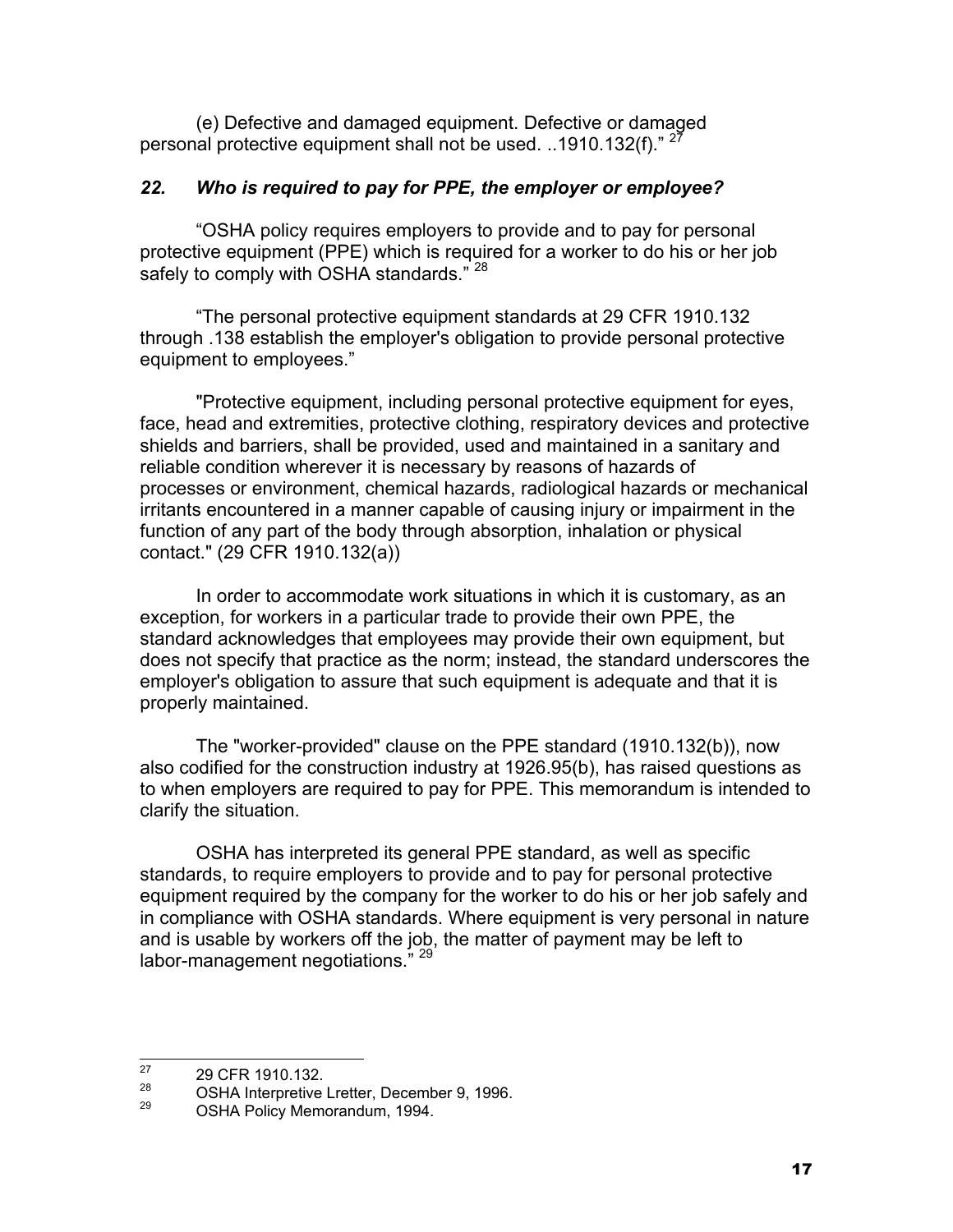#### *23. Are there particular training requirements for those who wear PPE?*

Yes, OSHA Standard 29 CFR 1910.132(f) states:

"(f)(1) The employer shall provide training to each employee who is required by this section to use PPE. Each such employee shall be trained to know at least the following:

(f)(1)(i) When PPE is necessary;

(f)(1)(ii) What PPE is necessary;

(f)(1)(iii) How to properly don, doff, adjust, and wear PPE;

(f)(1)(iv) The limitations of the PPE; and,

 $(f)(1)(v)$  The proper care, maintenance, useful life and disposal of the PPE.

(f)(2) Each affected employee shall demonstrate an understanding of the training specified in paragraph (f)(1) of this section, and the ability to use PPE properly, before being allowed to perform work requiring the use of PPE.

(f)(3) When the employer has reason to believe that any affected employee who has already been trained does not have the understanding and skill required by paragraph (f)(2) of this section, the employer shall retrain each such employee. Circumstances where retraining is required include, but are not limited to, situations where:

(f)(3)(i) Changes in the workplace render previous training obsolete; or ..1910.132(f)(3)(ii)

(f)(3)(ii) Changes in the types of PPE to be used render previous training obsolete; or

(f)(3)(iii) Inadequacies in an affected employee's knowledge or use of assigned PPE indicate that the employee has not retained the requisite understanding or skill.

(f)(4) The employer shall verify that each affected employee has received and understood the required training through a written certification that contains the name of each employee trained, the date(s) of training, and that identifies the subject of the certification.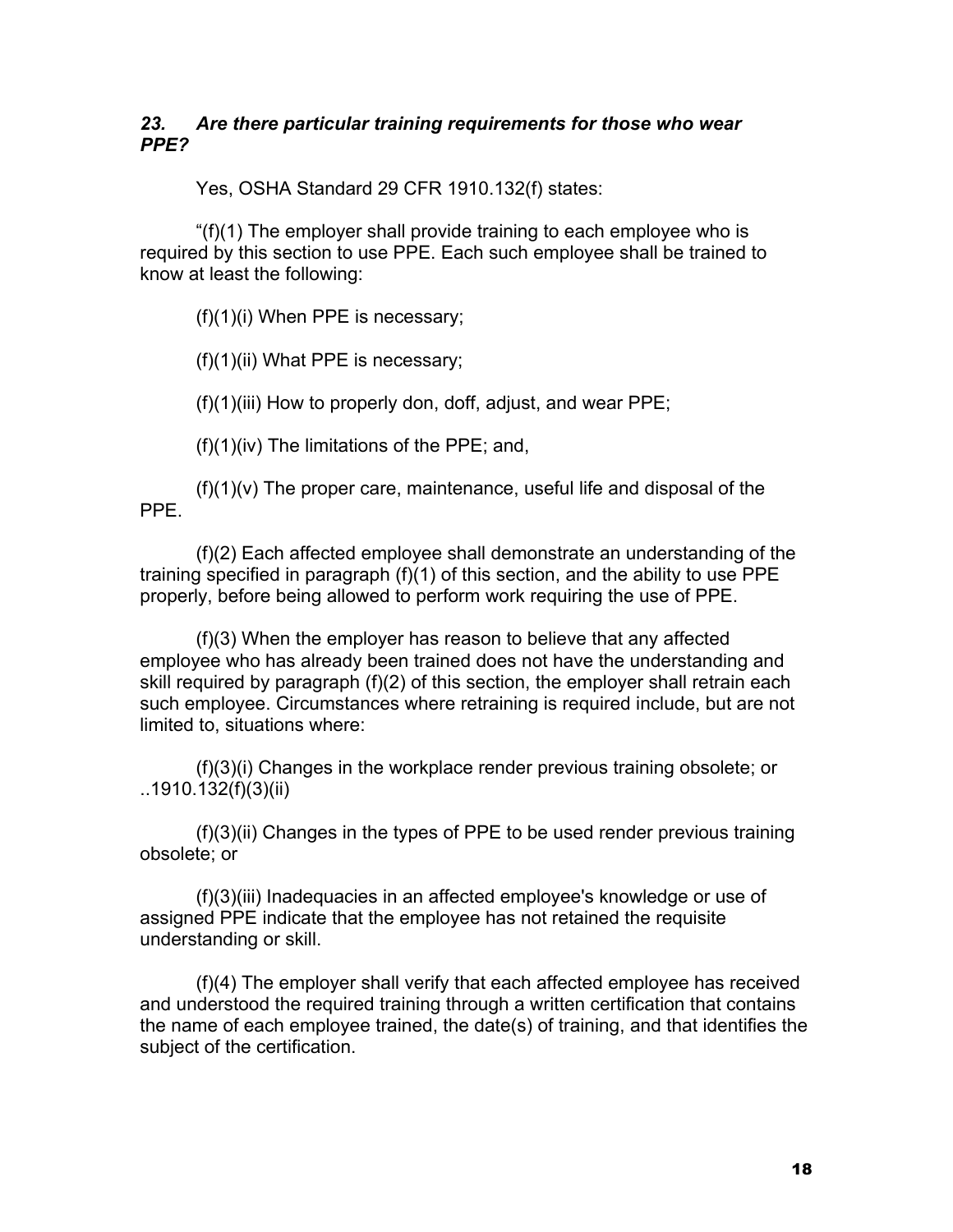(g) Paragraphs (d) and (f) of this section apply only to 1910.133, 1910.135, 1910.136, and 1910.138. Paragraphs (d) and (f) of this section do not apply to 1910.134 and 1910.137."<sup>30</sup>

#### *24. Do all designated emergency response personnel involved in a decontamination operation at a hospital require medical surveillance?*

"No. Subparagraph (q)(9) requires that "members of an organized and designated HAZMAT team and hazardous materials specialists shall receive a baseline physical examination and be provided with medical surveillance as required in paragraph (f) of this section." Additionally, any emergency response employees who exhibit signs or symptoms which may have resulted from exposure to hazardous substances during the course of an emergency incident must be provided with medical consultation.<sup>"31</sup>

#### *25. How does SARA Title III apply to preparedness for Weapons of Mass Destruction (WMD)?*

 WMD is defined as "any weapon or device that is intended, or has the capability, to cause death or serious bodily injury to a significant number of people through the release, dissemination or impact of: (A) toxic or poisonous chemicals or their precursors; (B) a disease organism, or; (C) radiation or radioactivity." 32

Even though the provisions of SARA Title III were not originally designed for the intentional use of nuclear, chemical, biological and explosive/incendiary agents by terrorists, the structure established by the law and regulations created the hazard communication, emergency planning and response system used to manage incidents involving hazardous materials.

Within health care facilities, the foundation upon which a capability to decontaminate patients can be built is the Hazard Communication and Hazardous Waste Management Program(s).

But, as a recent Institute of Medicine report (see Appendix A) so clearly describes, hospital preparedness for persons contaminated with chemical and biological agents as a result of terrorism requires more research and development. Many gaps exist  $\sim$  from the ability to recognize and/or detect agents; what level of personal protective equipment (PPE) is adequate; and how much decontamination is sufficient, etc.

 $30<sup>°</sup>$ 

 $\frac{30}{31}$  29 CFR 1910.132<br> $\frac{31}{31}$  OSHA Interpretive Letter, August 5, 1993.

<sup>&</sup>lt;sup>32</sup> Nunn-Lugar-Domenici Act, as referenced by the First Annual Report to the President and Congress by the Advisory Panel to Assess Domestic Response Capabilities for Terrorism Involving Weapons of Mass Destruction (Draft), 12/15/99.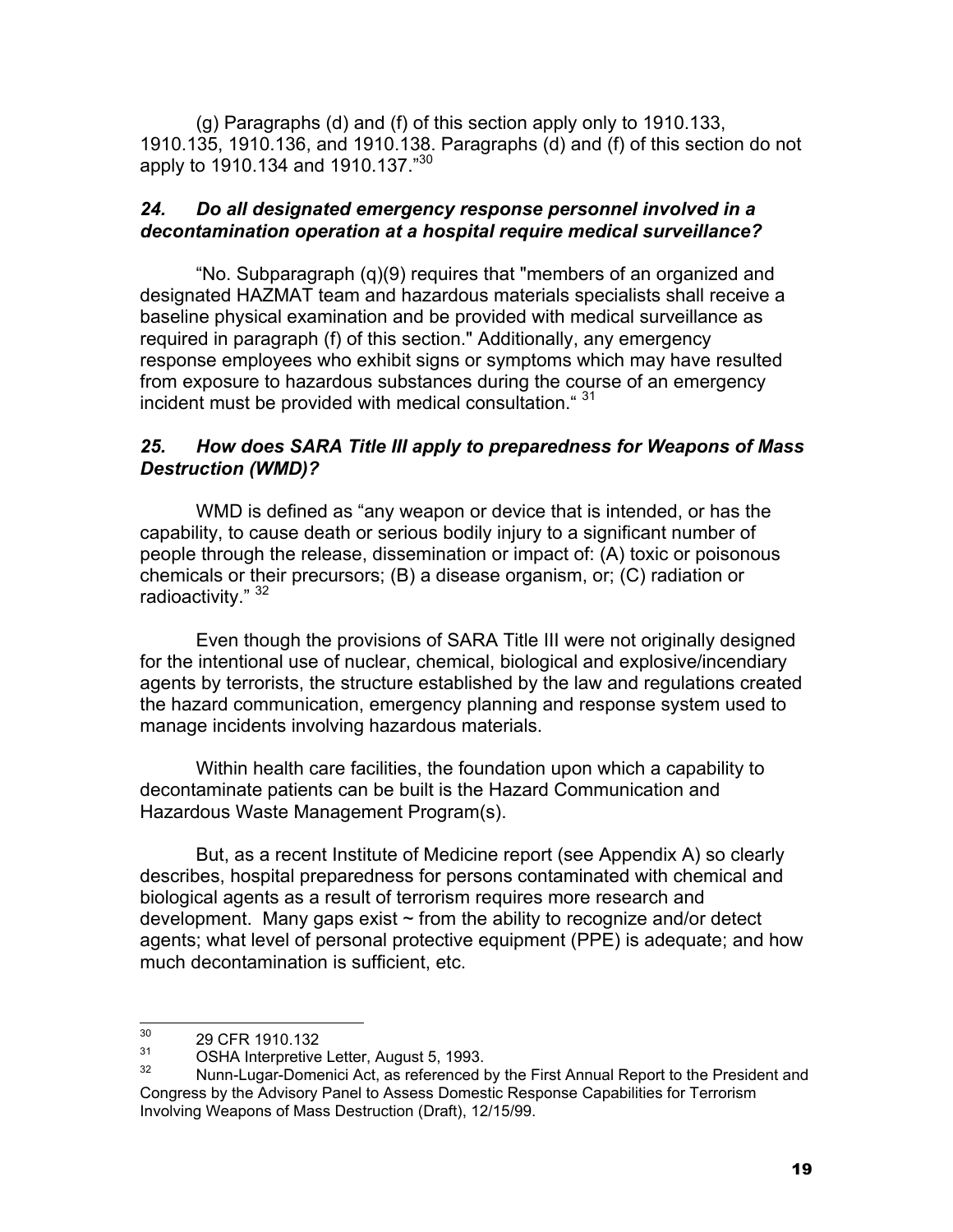# References:

#### *Government Regulations*

1. Department of Veterans Affairs, VA Directive 7700, Occupational Safety and Health, 7/8/98

2. Department of Veterans Affairs, VA Directive 0320, Emergency Preparedness Planning, 1999.

3. Department of Veterans Affairs, VHA Directive 99-011, Emergency Planning and Community Right-To-Know Program, 3/25/99

4. Department of Veterans Affairs, VHA Directive 98-011, Management of Hazardous Chemicals, 2/19/98

5. Department of Veterans Affairs, VHA Directive 0320.1, Emergency Medical Preparedness, 1997.

6. Department of Veterans Affairs, Richard L. Roudebush VA Medical Center, MCM Number: 001S-13, Hazard Communication Program, 8/18/99

7. Department of Veterans Affairs, Richard L. Roudebush VA Medical Center, MCM Number: 001S-20, Hazardous Waste Management Program, 8/17/99

8. Department of Labor, Occupational Safety and Health Administration regulations:

a. 29 CFR 1910.120, Hazardous Waste Operations and Emergency Response

b. 29 CFR 1910.1020, Access to Employee Exposure and Medical

Records

c. 29 CFR 1926.65, Hazardous Waste Operations and Emergency

Response

- d. 29 CFR 1926.65 Appendix C, Compliance Guidelines
- e. 29 CFR 1910.134, Respiratory Protection
- f. 29 CFR 1910.134 Appendix A, Fit Testing
- g. 29 CFR 1910.134 Appendix B-1, User Seal Check Procedures
- h. Respirator Change Out Schedule

*Publications* 

9. Department of Labor, Occupational Safety and Health Administration, Interpretations of regulations.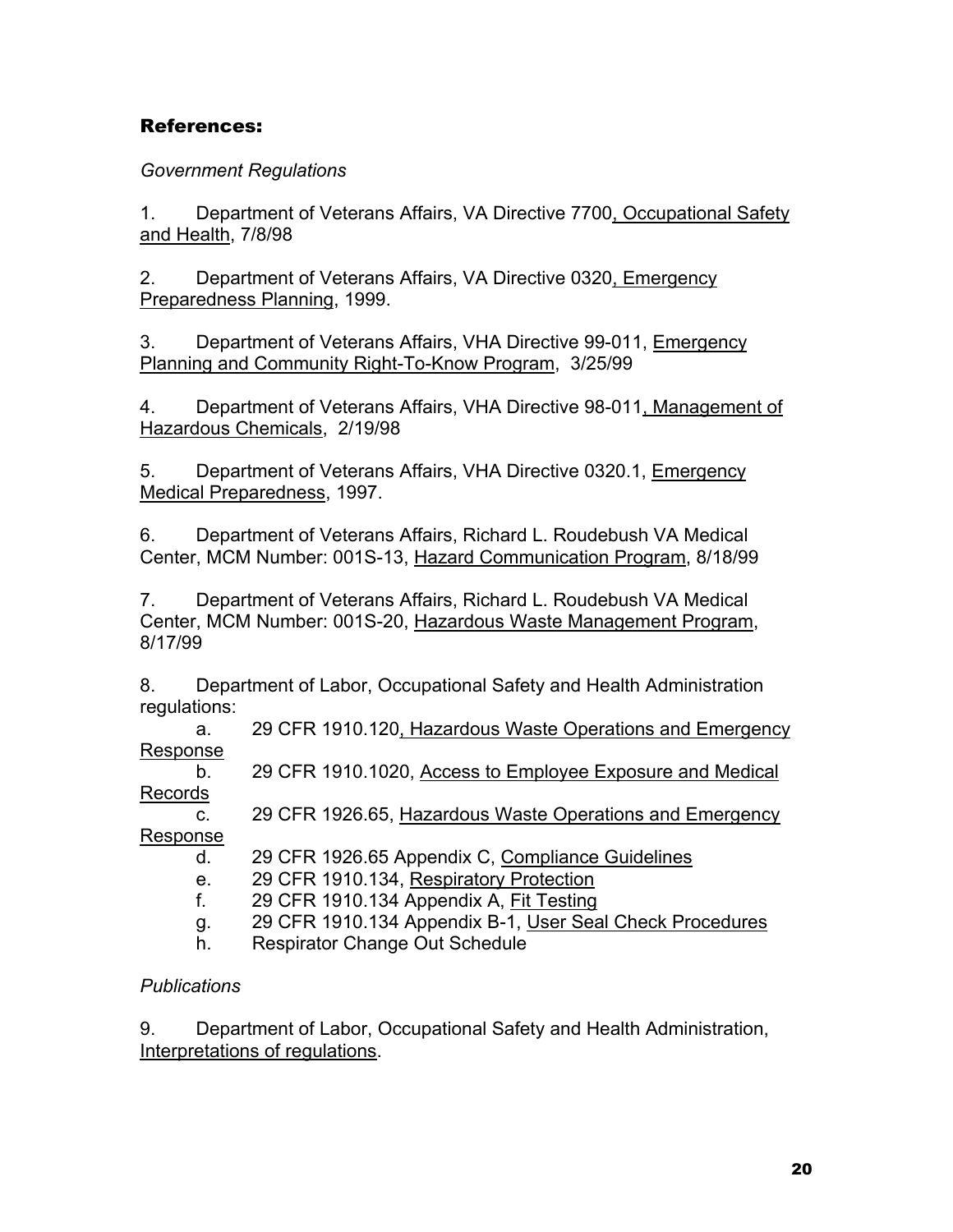10. Institute of Medicine, Chemical and Biological Terrorism: Research and Development to Improve Civilian Medical Response

- a. Executive Summary
- b. Personal Protective Equipment
- c. Patient Decontamination and Mass Triage

11. Health and Safety Management Program, Hazmat: Managing the Incident, Fire Protection Publications.

12. Hazmat, Cox, RD

13. Hazardous Materials: Disaster Medical Planning and Response, Journal of the American Medical Association, Levitin, HW and Siegelson, HJ

14. Decontamination and Management of Hazardous Materials Exposure Victims in the Emergency Department, Annals of Emergency Medicine, April, 1994, 23(4), 761-770

15. Emergency Department Response to Hazardous Materials Incidents, Emergency Medicine Clinics of North America, May 1994, 12(2), 461-481

16. Department of Health and Human Services, Centers for Disease Control and Prevention (CDC), CDC Recommendations for Civilian Communities Near Chemical Weapons Depots: Guidelines for Medical Preparedness: Notice

17. Department of Health and Human Services, Centers for Disease Control and Prevention, Agency for Toxic Substances and Disease Registry.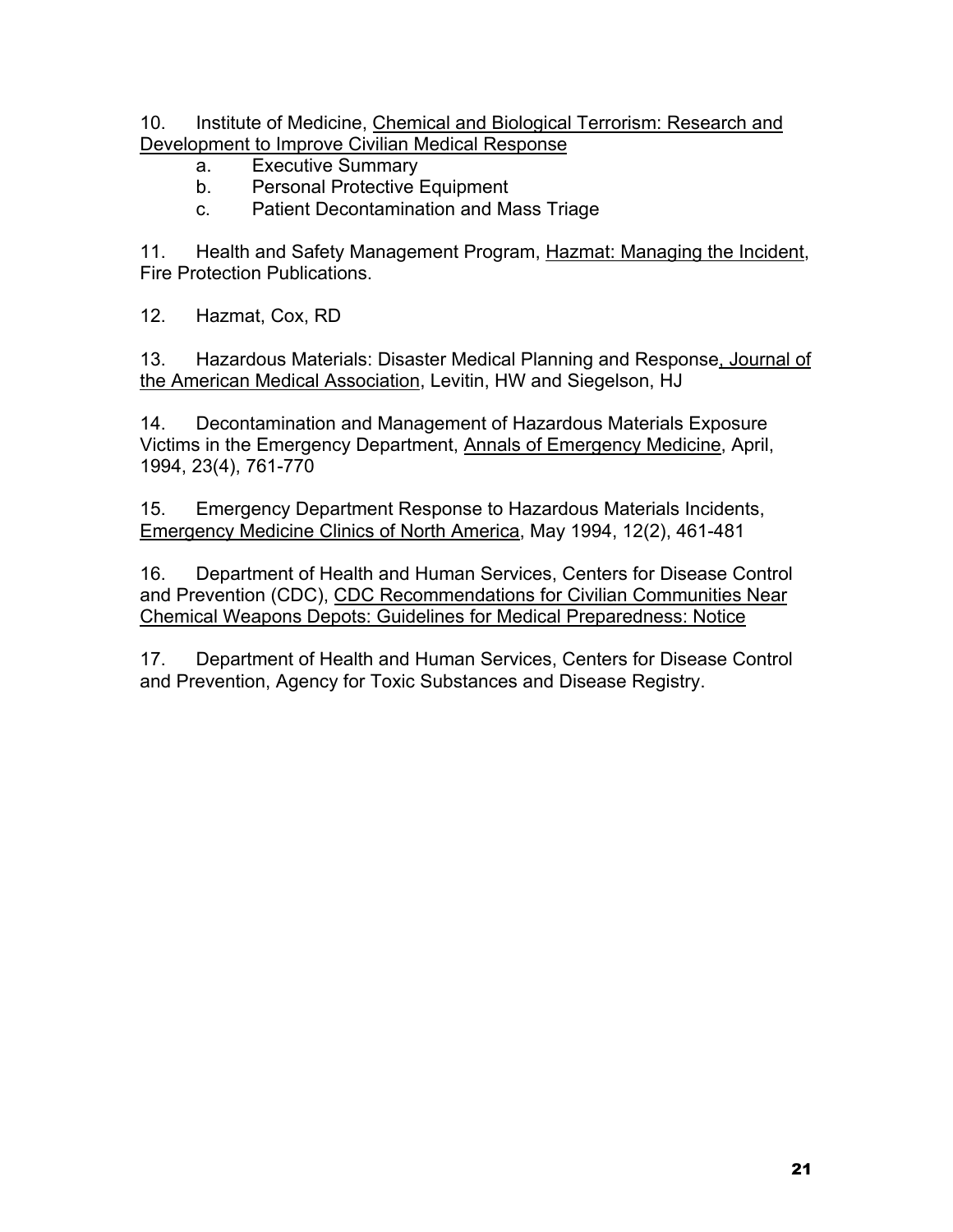# Chemical and Biological Terrorism: Research and Development to Improve Civilian Medical Response

# Exerpted from the Executive Summary

The Institute of Medicine, in collaboration with the Committee on Life Sciences was asked by the Department of Health and Human Services, Office of Emergency Preparedness to:

- Collect and assess existing research, development and technology information on detecting potential chemical and biological agents and protecting and treating both the targets of attack and the health care providers, and
- Provide specific recommendations for priority research and development

The report included eight recommendations, six of which are particularly relevant to this discussion. They include:

- Pre-Incident Communication and Intelligence
- Personal Protective Equipment
- Detection and Measurement of Chemical and Biological Agents
- Mass Casualty Decontamination and Triage Procedures
- Prevention, Assessment and Treatment of Psychological Effects
- Computer-related Tools for Training and Operations

#### Pre-Incident Communication and Intelligence

The response of even the most well prepared medical facilities will be markedly improved by advance notice by the law enforcement community. The latter understandably fear compromising ongoing investigations, but may not fully appreciate the substantial impact even very general information about possible incidents can have in facilitating a rapid and effective response by the medical community. Receipt of information concerning a mass casualty event need not involve more than a few key individuals who can review the organization's seldom used planned begin to think about treatment options and where and how to obtain needed antidotes and drugs, make hospital beds available on short notice, and ensure adequate staffing levels.

Recommendation: *There needs to be a system in every State and major metropolitan area to ensure that medical facilities, including the State epidemiology office, receive information on actual, suspected and potential terrorist activity.*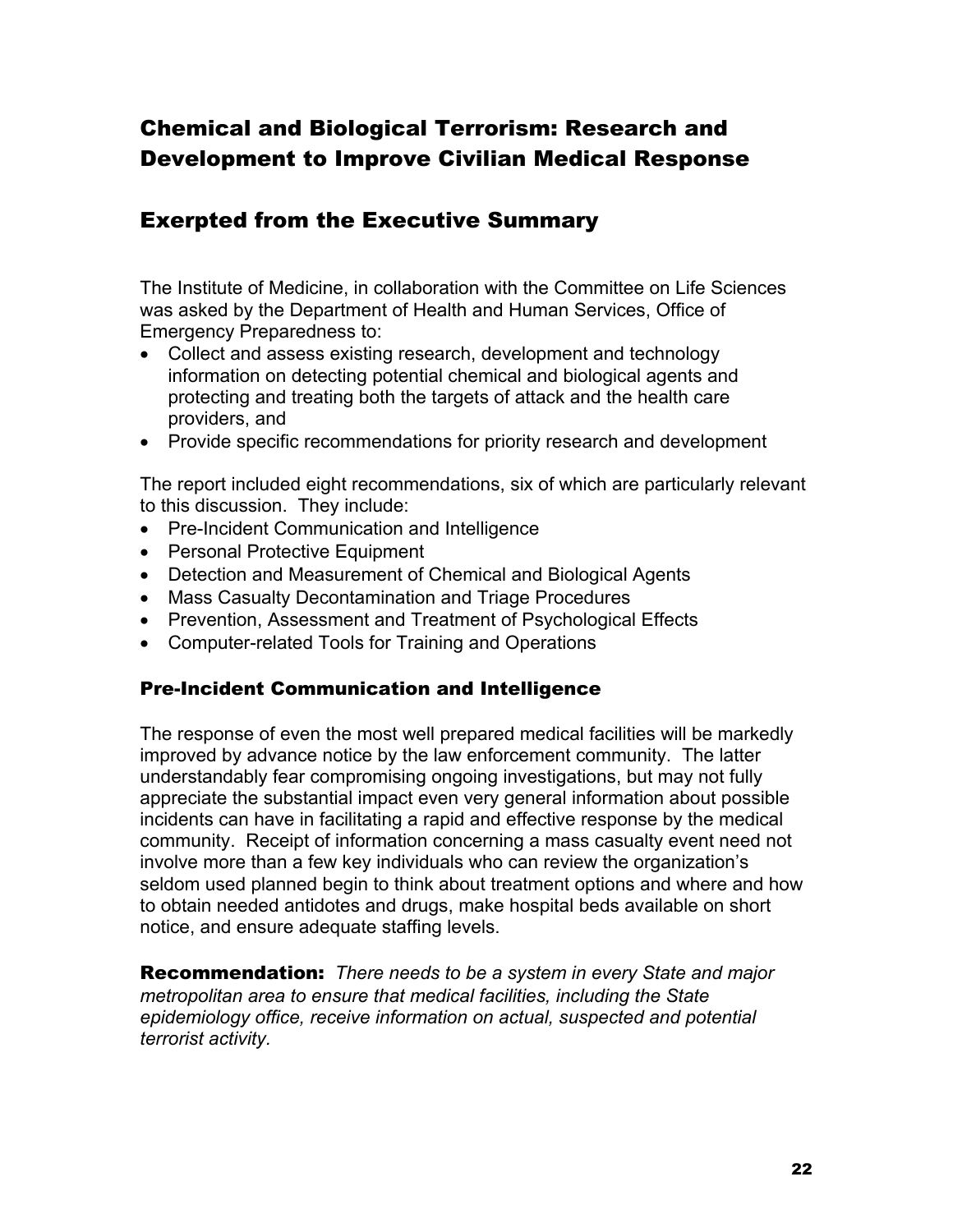*Specific R&D needs:* 

- *A formal communications network between the intelligence community and the medical community.*
- *A national mechanism for the distribution of clinical data to the intelligence and medical communities after an actual event or exercise.*

# Personal Protective Equipment

Personal Protective Equipment (PPE) refers to clothing and respiratory apparatus designed to shield an individual from chemical, biological or physical hazards. The "universal precautions" (gloves, gown, mask, goggles, etc.) employed by medical personnel to prevent infections will generally provide protection from the biologic agents under discussion, but it is difficult to say with confidence which, if any, civilian workers have suitable chemical PPE because the testing and certification demanded by the Occupational Safety and Health Administration (OSHA) has not, until very recently, involved military nerve agents or vesicants, and military PPE that has been tested for protection against those agents generally does not have the testing and certification that would allow it use by civilian workers. Hospitals receive not only field-decontaminated patients but also "walk-ins" who may have bypassed field decontamination. Despite Joint Commission on Accreditation of Healthcare Organizations (JCAHO) standards calling for hospitals to have hazardous materials (hazmat) plans and conduct hazmat training, two recent reviews have suggested that most hospitals in the United States are ill-prepared to treat chemically contaminated patients.

Recommendation: *The committee endorses continued testing of civilian commercial products for suitability in incidents involving chemical warfare agents, but research is still needed addressing the bulk weight and heat-stress imposed by current protective suits; developing a powered air respirator with greatly increased protection, and in providing detailed guidance for hospitals on dermal and respiratory protection.* 

- *Increased protection factors for respirators.*
- *Protective suits with less bulk, less weight and less heat-stress.*
- *Evaluation of the impact of occupational regulations governing use of personal protective equipment.*
- *Uniform testing standards for protective suits for use in chemical agents incidents.*
- *Guidelines for the selection and use of personal protective equipment in hospitals.*
- *Alternatives to respirators for expedient use by the general public.*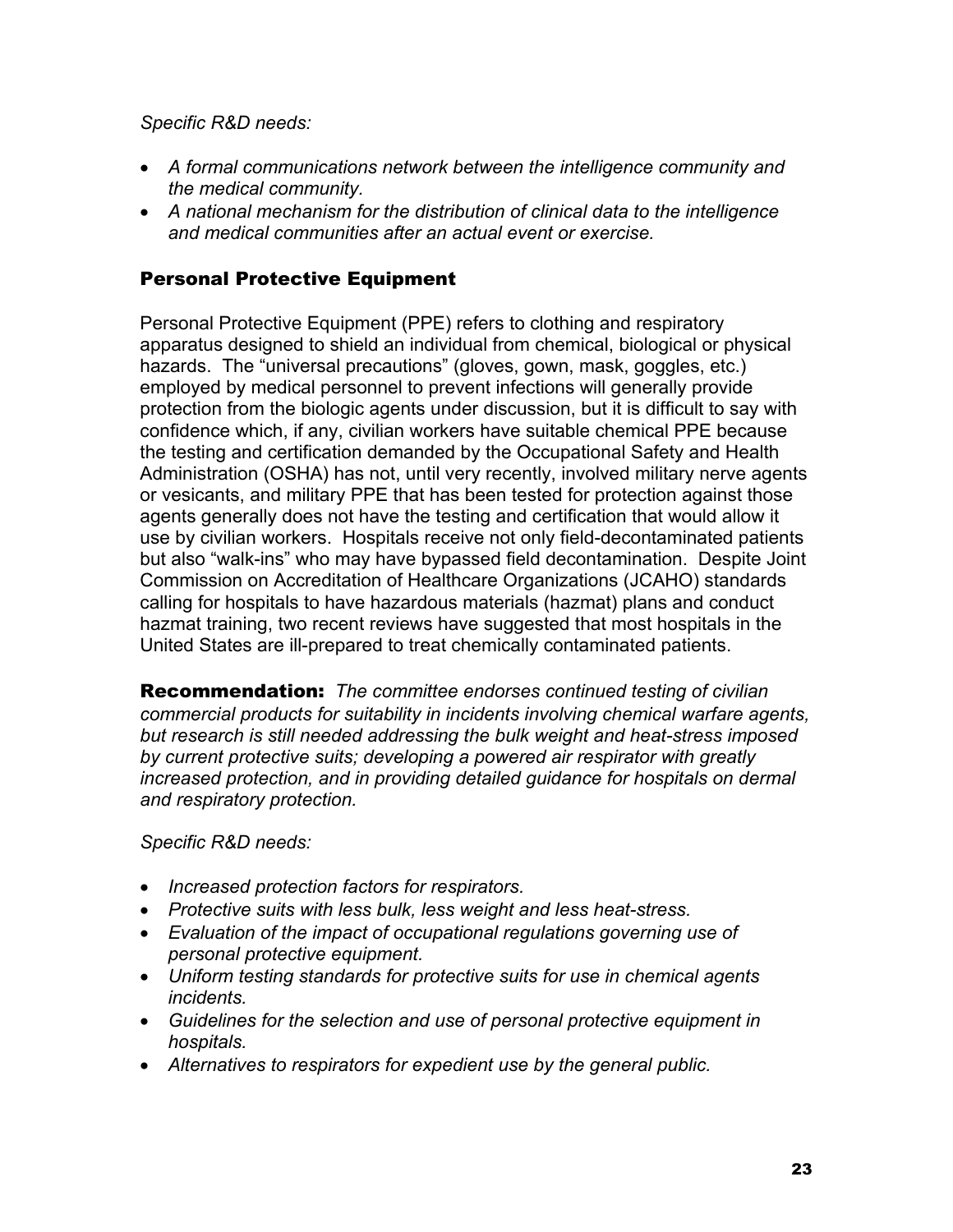#### Detection and Measurement of Chemical and Biological Agents

Hazardous materials or "hazmat" teams are routinely equipped with a variety of chemical detectors and monitoring kits, primarily employing chemical-specific tests indicating only the presence or absence of a suspected chemical or class of chemical. The most common detectors test for pesticides, chlorine, and cyanide, but not specifically for phosgene, vesicants or nerve agents. Although chemical tests, detectors and monitors used by the military are commercially available for civilian use, they have not been acquired by civilian organizations in appreciable numbers.

Laboratory assays indicating exposure to cyanide and anticholinesterase compounds such as nerve agents are known and available at many hospitals, but there is no current test for mustard agents or other vesicants. However, for all of these agents except mustard, individuals receiving potentially lethal doses usually develop signs and symptoms within a matter of minutes after exposure. Therefore, initial diagnosis and treatment are likely to be based on observations of signs and symptoms by the paramedic or other health care professionals on the scene.

Real-time detection and measurement of biologic agents in the environment is more daunting, even for the military because of the number of agents to be distinguished, the complex nature of the agents themselves, the myriad of similar microorganisms that are always present in the environment, and the impracticality of providing real-time, continuous monitoring at even a fraction of the sites of potential concern. Few, if any, civilian organizations currently have, or can easily obtain even a rudimentary capability in this area.

Some serological, immunological, and nucleic acid assays are available for identifying all of the biologic agents being considered in this report, and many hospitals and commercial laboratories have the necessary equipment and expertise to perform these and similar assays. However, these diseases are extremely rare in the United States and for that reason, these laboratories do not perform these assays regularly. It therefore seems unlikely that many labs will be immediately prepared to conduct the specific analytical test needed to confirm the presence of the agent, even when the attending physician is astute enough to ask for the appropriate test.

Recommendation: *The civilian medical community must find ways to adapt the many new and emerging detection capabilities to the spectrum of chemical and biological warfare agents. Public safety and rescue personnel, emergency medical personnel and medical laboratories all need faster, simpler, cheaper, more accurate instrumentation for detecting and identifying a wide spectrum of toxic substances, including but not limited to military agents, in both the environment and in clinical samples from patients. The committee therefore recommends adopting military products in the short run and supporting basic*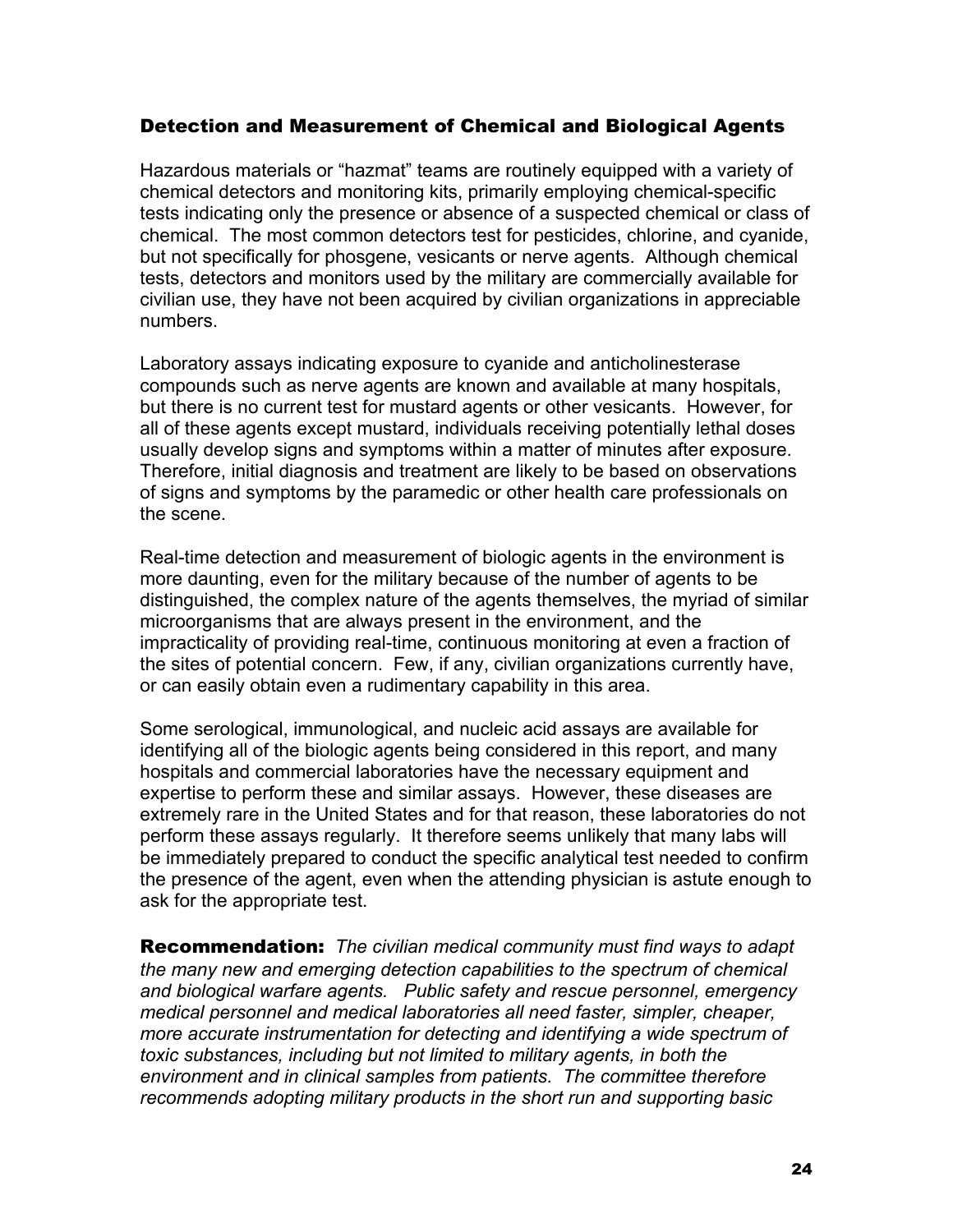*research necessary to adapt civilian commercial products whenever possible in the long run.* 

*Specific R&D needs:* 

- *Evaluation of current hazmat and EMS chemical detection equipment for ability to detect military warfare agents.*
- *Miniaturized and less expensive chromatography/mass spectrometry technology for monitoring the environment within fixed medical facilities and patient transport vehicles.*
- *Standard Operating Procedures for communicating chemical detection information from first responders to hazmat teams, EMS teams and hospitals.*
- *Simple, rapid and inexpensive methods of determining exposure to chemical agents from clinical samples.*
- *Faster, cheaper, and easier patient diagnostics that include rare potential bioterrorism agents.*
- *Inexpensive or multipurpose biodetectors for environmental testing and monitoring.*
- *Basic research on pathogenesis and microbial metabolism.*
- *Scenario-specific testing of assay and detector performance.*

### Mass Casualty Decontamination and Triage Procedures

The removal of solid or liquid chemical agents from exposed individuals is the first step in preventing severe injury or death. Civilian Hazmat teams generally have basic decontamination plans in place, although proficiency may vary widely. Very few teams are staffed, equipped or trained for mass decontamination. Hospitals need to be prepared to decontaminate patients, despite plans that call for field decontamination of all patients before transport to hospitals. However, few hospitals have formal decontamination facilities, even fewer have dedicated outdoor facilities or an easy way of expanding their decontamination operations in an event involving mass casualties.

Recommendation: *Research and development in decontamination and triage should concentrate on operations research to identify methods and procedures for triage and rapid, effective and inexpensive decontamination of large groups of people, equipment and environments.* 

- *The physical layout, equipment and supply requirements for performing mass decon for ambulatory and non-ambulatory patients of all ages and health in the field and in the hospital.*
- *A standardized patient assessment and triage process for evaluating contaminated patients of all ages.*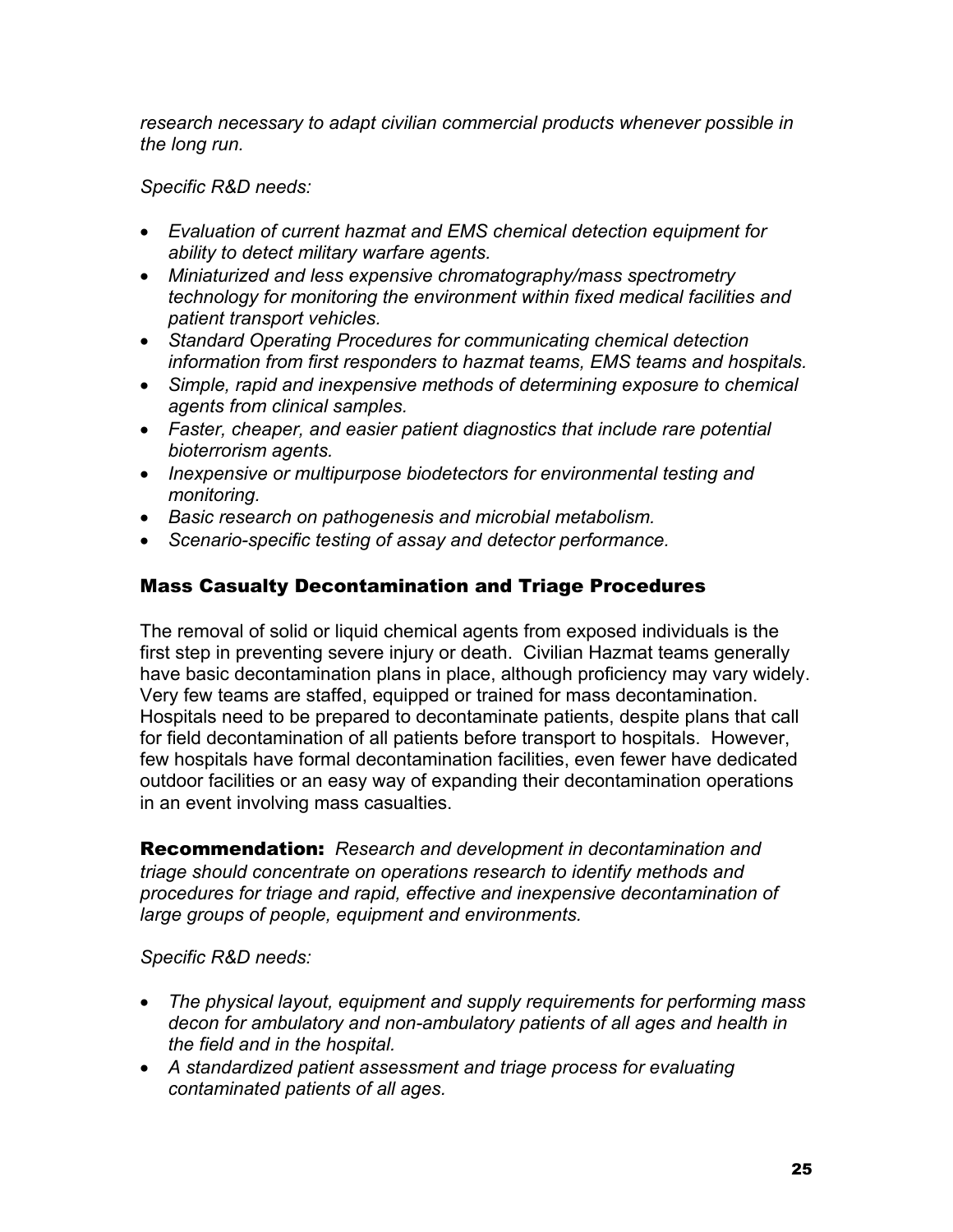- *Optimal solution for performing patient decon, including decon of mucous membranes and open wounds.*
- *The benefit vs. the risk of removing patient clothing.*
- *Effectiveness of removing agents from clothing by a showering process.*
- *Showering time necessary to remove chemical agents.*
- *Whether high pressure/low volume or low pressure/high volume spray is more appropriate for optimal cleaning of contaminated areas.*
- *The best methodology to employ in determining if a patient is "clean," and*
- *The psychological impact of undergoing decontamination on all age groups.*

### Prevention, Assessment and Treatment of Psychological Effects

Risks to victims and rescue and health care workers in such incidents include not only physical injury, but also psychological trauma. Research on post traumatic stress disorder (PTSD) has expanded far beyond studies of Vietnam veterans in the last 20 years, and including a few studies of large-scale industrial accidents, among them, chemical spills. The latter studies have most often been epidemiological in nature, focusing on sequelae rather than treatment methods and efficacy. A technique intended to prevent PTSD, Critical Incident Stress Debriefing (CISD) has gained wide acceptance among field emergency workers, and it can be expected that local police, fire and emergency medical units will be familiar with the process and the plans to use it. Scientific evidence of its efficacy, however, is equivocal.

At the federal level, the National Disaster Medical System includes special Disaster Medical Assistance Teams specializing in mental health, and the Federal Emergency Management Agency funds the Crisis Counseling Assistance and Training Program. Few practitioners have experience with chemical and biological disasters, however, and fewer still are knowledgeable about chemical and biological warfare agents.

Recommendation: *Educational materials on chemical and biological agents are badly needed by both the general public and mental health professionals.* 

- *Identify resource material on chemical and biological agents and enlist the help of mental health professional societies in developing a training program for mental health professionals.*
- *Psychological screening methods for differentiating adjustment reactions after chem/bio attacks from more serious psychological illness.*
- *Evaluation of techniques for preventing or ameliorating adverse psychological effects in emergency workers, victims and near-victims.*
- *Agent-specific information on risk assessment, threat perception by individuals and groups, and on risk communication by public officials.*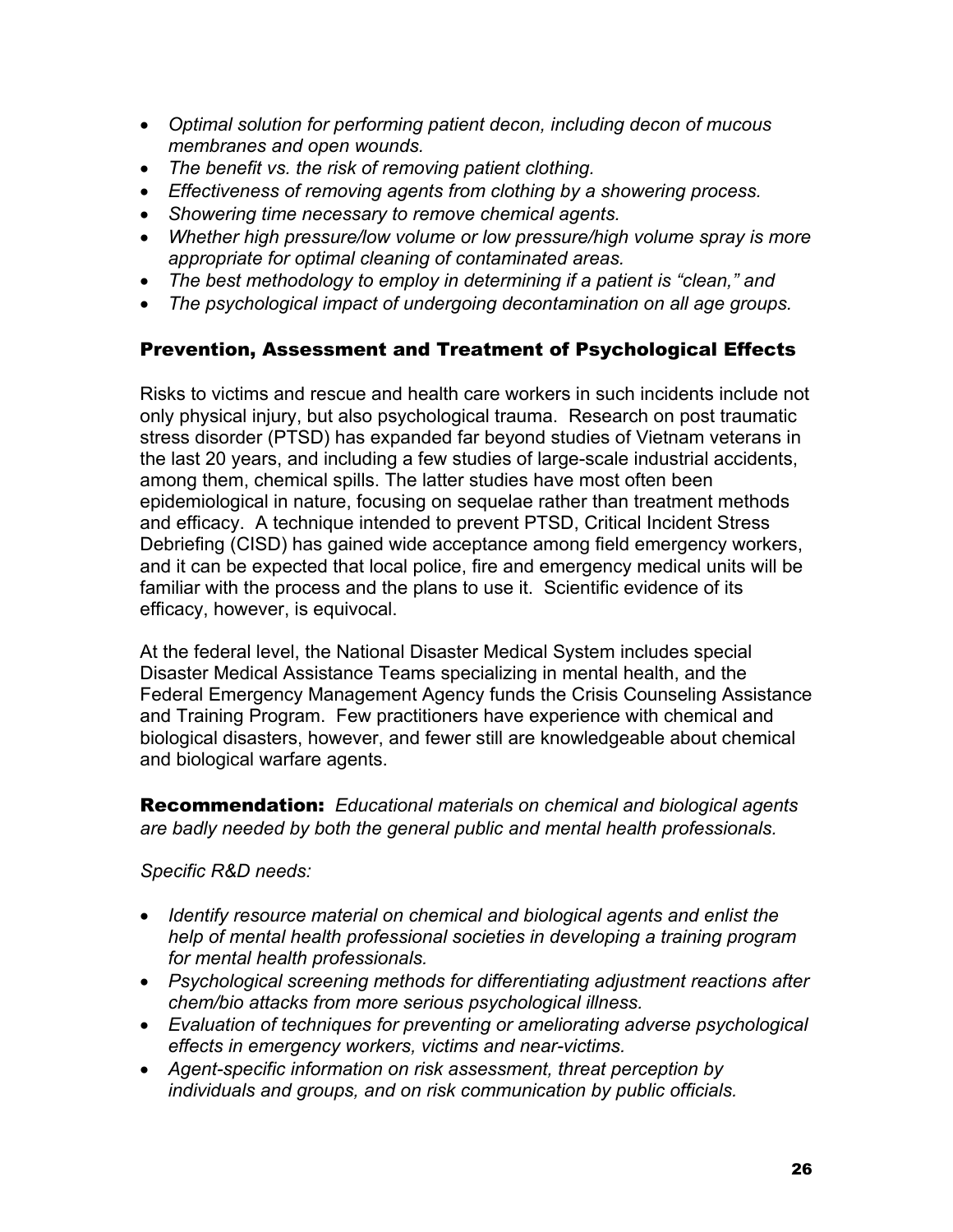### Computer-Related Tools for Training and Operations

This section of the report identifies relevant computer-related tools and pertinent health effects information that could be used by medical and other first responders to train regularly or use operationally to enhance and sustain capabilities for identifying or managing chemical or biological terrorist incidents. These tools will also decrease the need for participation in large exercises that can be disruptive, logistically complicated, expensive, and sometimes unproductive.

Recommendation: *The committee recommends support for computer software R&D in three areas: event reconstruction from medical data; dispersion prediction and hazard assessment, and decontamination and reoccupation decisions.* 

- *Computer software for rapid reporting of unusual medical symptomatology to public health authorities and linking that data to both toxicological information and models of agent dispersion.*
- *Examination and field testing of current, and proposed atmospheric dispersion models to determine which would be the most suitable for the emergency management community.*
- *Models of other possible vectors of dispersion (e.g., water, food and transportation).*
- *Customizable simulation software to provide interactive training to personnel involved in management of chemical and biological terrorism incidents.*
- *Information on the chemical, physical and toxicological properties of the chemical and biological agents, in order to improve modeling of their environmental transport and fate and to better support recommendations on decontamination and reoccupation decisions. <sup>33</sup>*

 $33<sup>2</sup>$ Chemical and Biological Terrorism: Research and Development to Improve Civilian Medical Response, Institute of Medicine, national Research Council,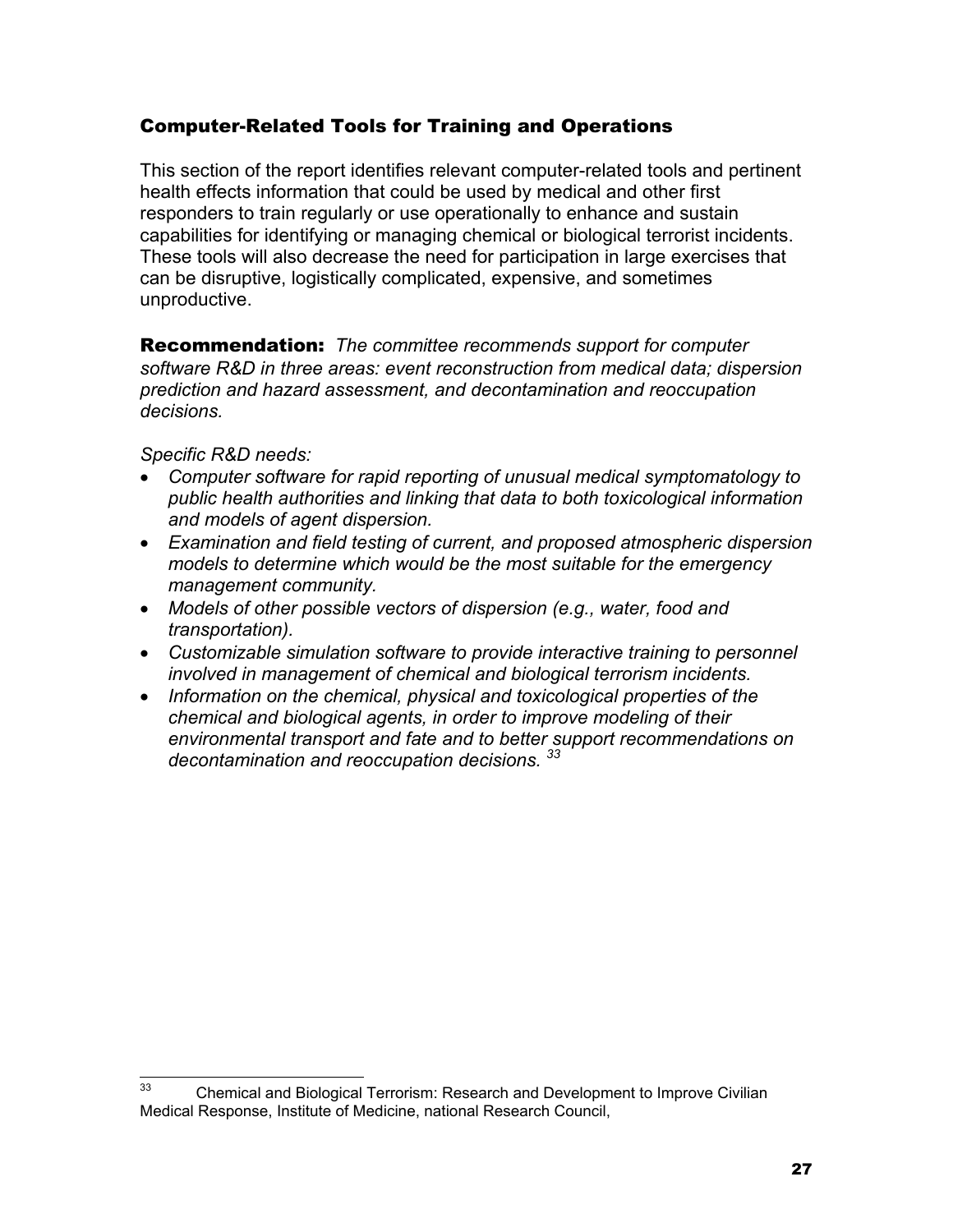# Appendix B 29 CFR 1910.120, HAZWOPER Training Curriculum Guidelines (App. E)

C. Emergency response training.

Federal OSHA standards in 29 CFR 1910.120(q) are directed toward private sector emergency responders. Therefore, the guidelines provided in this portion of the appendix are directed toward that employee population. However, they also impact indirectly through State OSHA or USEPA regulations some public sector emergency responders. Therefore, the guidelines provided in this portion of the appendix may be applied to both employee populations.

States with OSHA state plans must cover their employees with regulations at least as effective as the Federal OSHA standards. Public employees in states without approved state OSHA programs covering hazardous waste operations and emergency response are covered by the U.S. EPA under 40 CFR 311, a regulation virtually identical to Sec. 1910.120.

Since this is a non-mandatory appendix and therefore not an enforceable standard, OSHA recommends that those employers, employees or volunteers in public sector emergency response organizations outside Federal OSHA jurisdiction consider the following criteria in developing their own training programs. A unified approach to training at the community level between emergency response organizations covered by Federal OSHA and those not covered directly by Federal OSHA can help ensure an effective community response to the release or potential release of hazardous substances in the community.

a. General considerations.

Emergency response organizations are required to consider the topics listed in Sec. 1910.120(q)(6). Emergency response organizations may use some or all of the following topics to supplement those mandatory topics when developing their response training programs. Many of the topics would require an interaction between the response provider and the individuals responsible for the site where the response would be expected.

(1) Hazard recognition, including:

(A) Nature of hazardous substances present,

(B) Practical applications of hazard recognition, including presentations on biology, chemistry, and physics.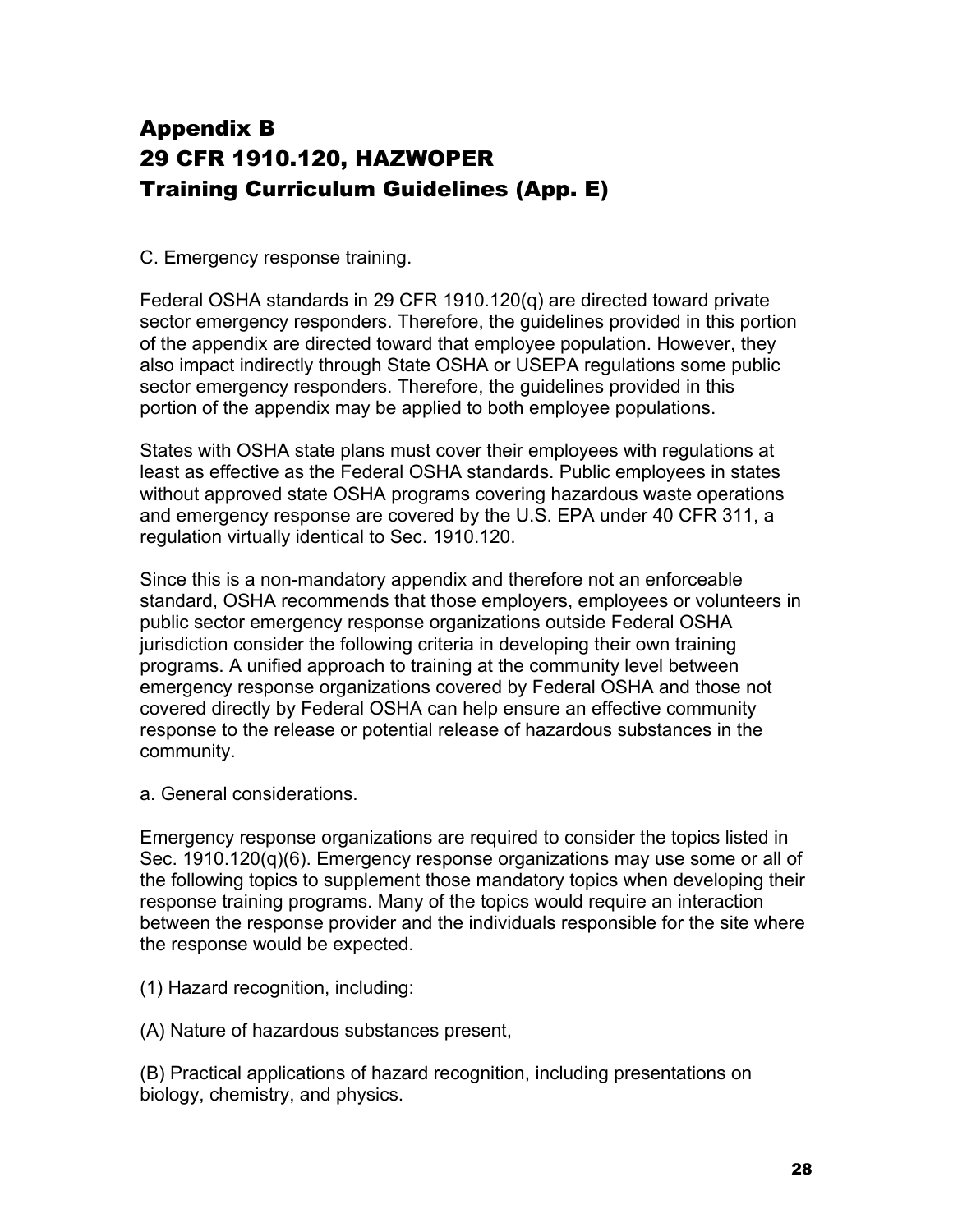- (2) Principles of toxicology, biological monitoring, and risk assessment.
- (3) Safe work practices and general site safety.
- (4) Engineering controls and hazardous waste operations.
- (5) Site safety plans and standard operating procedures.
- (6) Decontamination procedures and practices.
- (7) Emergency procedures, first aid, and self-rescue.
- (8) Safe use of field equipment.
- (9) Storage, handling, use and transportation of hazardous substances.
- (10) Use, care, and limitations of personal protective equipment.
- (11) Safe sampling techniques.

(12) Rights and responsibilities of employees under OSHA and other related laws concerning right-to-know, safety and health, compensations and liability.

- (13) Medical monitoring requirements.
- (14) Community relations.
- b. Suggested criteria for specific courses.
- (1) First responder awareness level.

(A) Review of and demonstration of competency in performing the applicable skills of 29 CFR 1910.120(q).

(B) Hands-on experience with the U.S. Department of Transportation's Emergency Response Guidebook (ERG) and familiarization with OSHA standard 29 CFR 1910.1201.

(C) Review of the principles and practices for analyzing an incident to determine both the hazardous substances present and the basic hazard and response information for each hazardous substance present.

(D) Review of procedures for implementing actions consistent with the local emergency response plan, the organization's standard operating procedures, and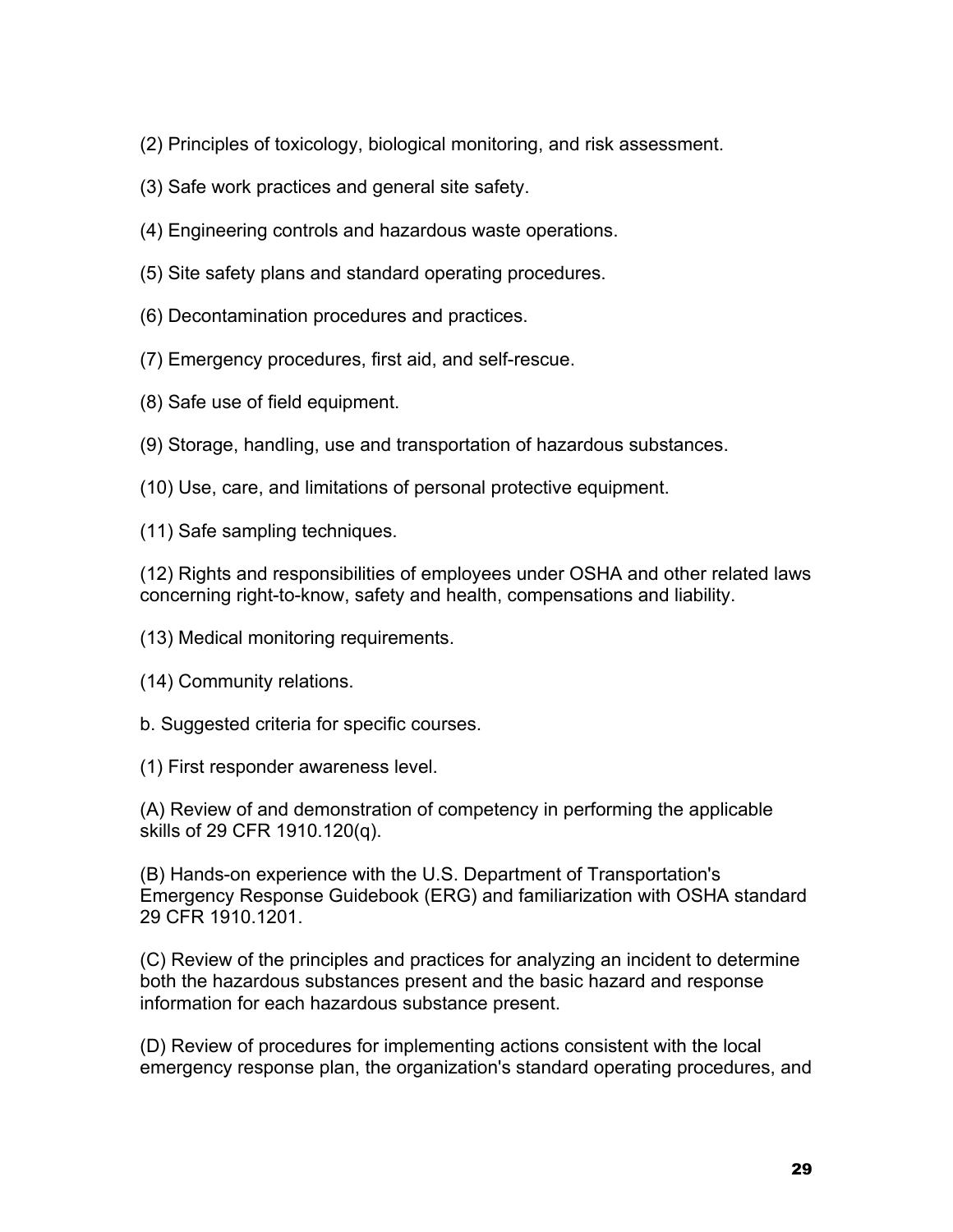the current edition of DOT's ERG including emergency notification procedures and follow-up communications.

(E) Review of the expected hazards including fire and explosions hazards, confined space hazards, electrical hazards, powered equipment hazards, motor vehicle hazards, and walking-working surface hazards.

(F) Awareness and knowledge of the competencies for the First Responder at the Awareness Level covered in the National Fire Protection Association's Standard No. 472, Professional Competence of Responders to Hazardous Materials Incidents.

(2) First responder operations level.

(A) Review of and demonstration of competency in performing the applicable skills of 29 CFR 1910.120(q).

(B) Hands-on experience with the U.S. Department of Transportation's Emergency Response Guidebook (ERG), manufacturer material safety data sheets, CHEMTREC/CANUTEC, shipper or manufacturer contacts, and other relevant sources of information addressing hazardous substance releases. Familiarization with OSHA standard 29 CFR 1910.1201.

(C) Review of the principles and practices for analyzing an incident to determine the hazardous substances present, the likely behavior of the hazardous substance and its container, the types of hazardous substance transportation containers and vehicles, the types and selection of the appropriate defensive strategy for containing the release.

(D) Review of procedures for implementing continuing response actions consistent with the local emergency response plan, the organization's standard operating procedures, and the current edition of DOT's ERG including extended emergency notification procedures and follow-up communications.

(E) Review of the principles and practice for proper selection and use of personal protective equipment.

(F) Review of the principles and practice of personnel and equipment decontamination.

(G) Review of the expected hazards including fire and explosions hazards, confined space hazards, electrical hazards, powered equipment hazards, motor vehicle hazards, and walking-working surface hazards.

(H) Awareness and knowledge of the competencies for the First Responder at the Operations Level covered in the National Fire Protection Association's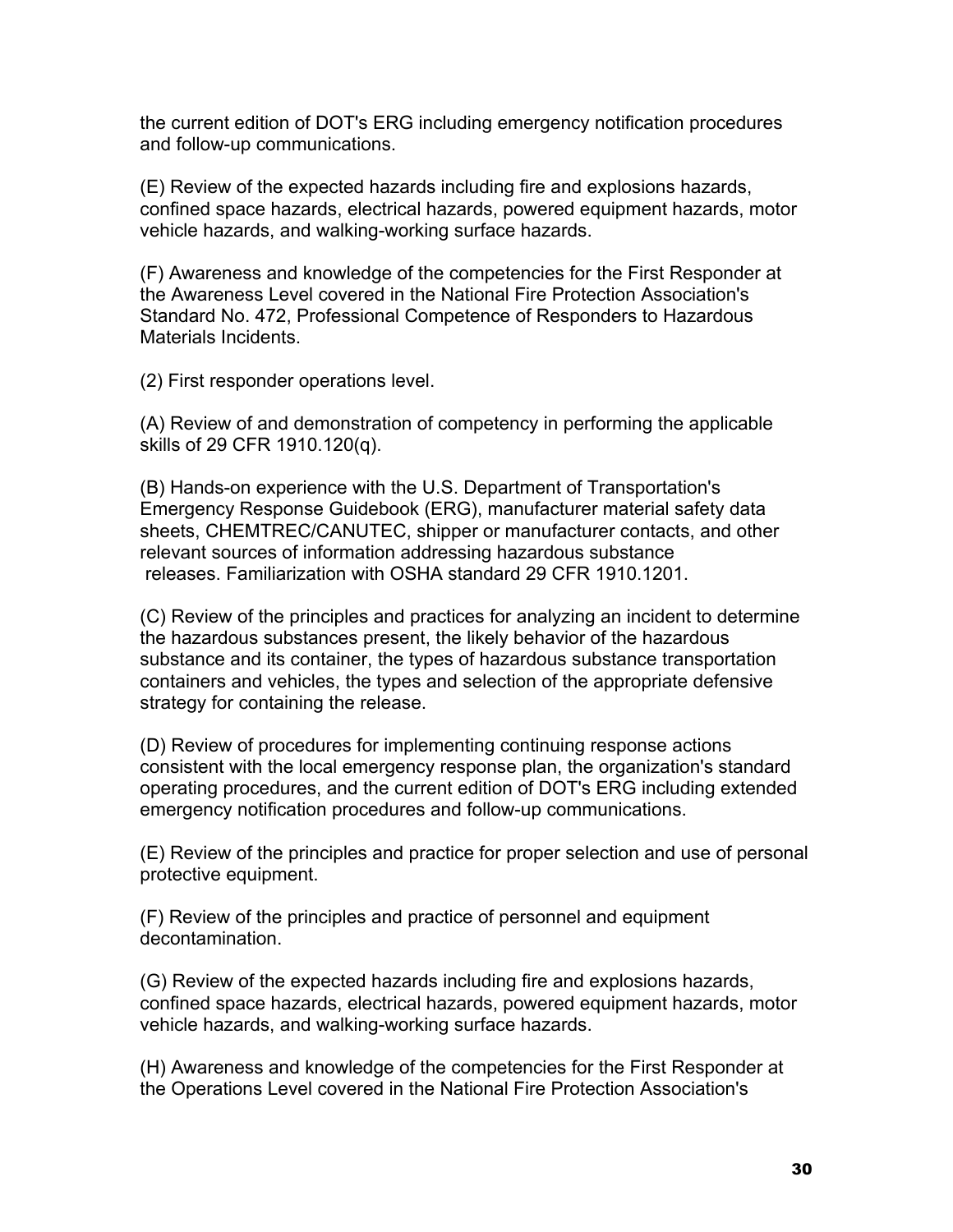Standard No. 472, Professional Competence of Responders to Hazardous Materials Incidents.

(3) Hazardous materials technician.

(A) Review of and demonstration of competency in performing the applicable skills of 29 CFR 1910.120(q).

(B) Hands-on experience with written and electronic information relative to response decision making including but not limited to the U.S. Department of Transportation's Emergency Response Guidebook (ERG), manufacturer material safety data sheets, CHEMTREC/CANUTEC, shipper or manufacturer contacts, computer data bases and response models, and other relevant sources of information addressing hazardous substance releases. Familiarization with OSHA standard 29 CFR 1910.1201.

(C) Review of the principles and practices for analyzing an incident to determine the hazardous substances present, their physical and chemical properties, the likely behavior of the hazardous substance and its container, the types of hazardous substance transportation containers and vehicles involved in the release, the appropriate strategy for approaching release sites and containing the release.

(D) Review of procedures for implementing continuing response actions consistent with the local emergency response plan, the organization's standard operating procedures, and the current edition of DOT's ERG including extended emergency notification procedures and follow-up communications.

(E) Review of the principles and practice for proper selection and use of personal protective equipment.

(F) Review of the principles and practices of establishing exposure zones, proper decontamination and medical surveillance stations and procedures.

(G) Review of the expected hazards including fire and explosions hazards, confined space hazards, electrical hazards, powered equipment hazards, motor vehicle hazards, and walking-working surface hazards.

(H) Awareness and knowledge of the competencies for the Hazardous Materials Technician covered in the National Fire Protection Association's Standard No. 472, Professional Competence of Responders to Hazardous Materials Incidents.

(4) Hazardous materials specialist.

(A) Review of and demonstration of competency in performing the applicable skills of 29 CFR 1910.120(q).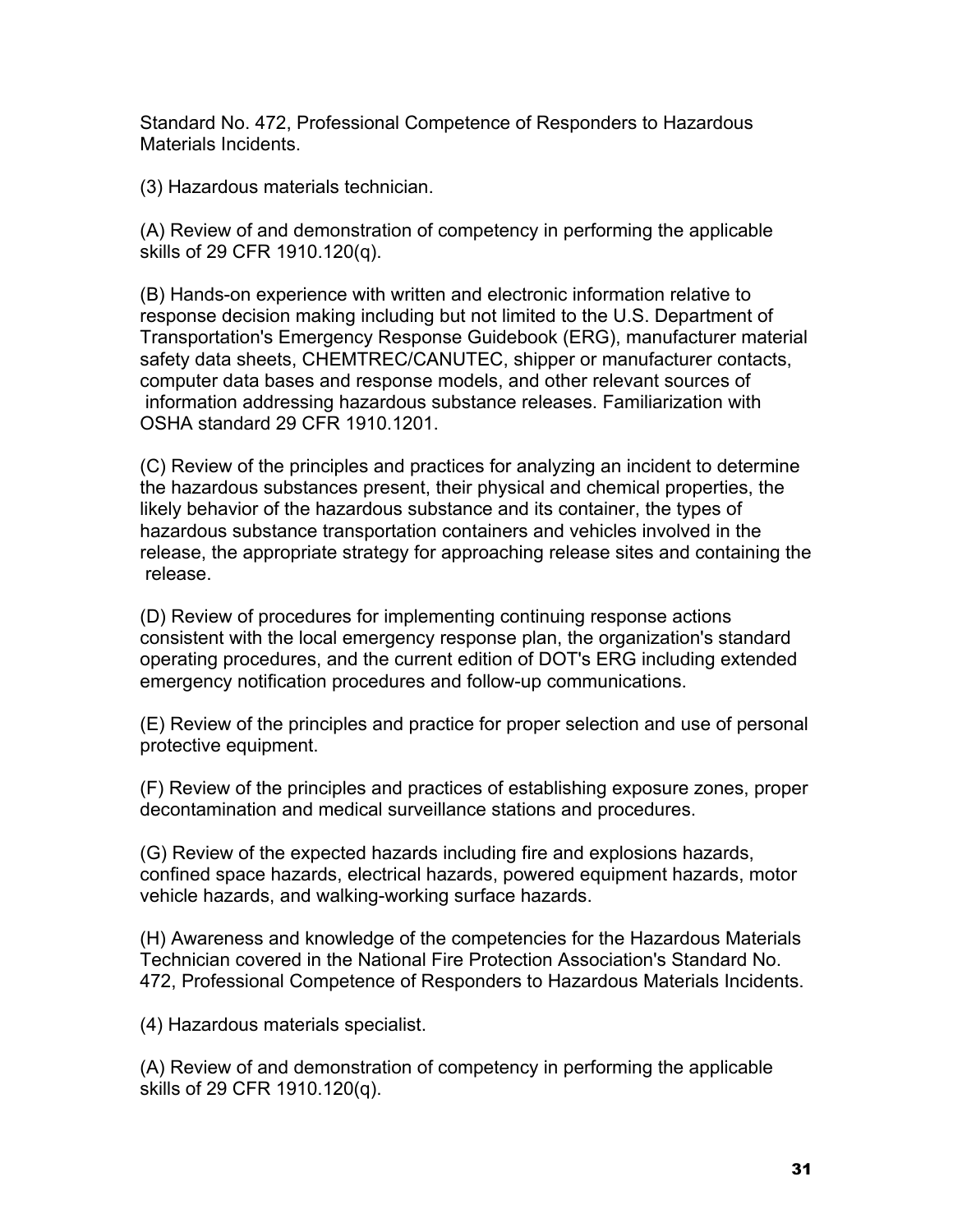(B) Hands-on experience with retrieval and use of written and electronic information relative to response decision making including but not limited to the U.S. Department of Transportation's Emergency Response Guidebook (ERG), manufacturer material safety data sheets, CHEMTREC/CANUTEC, shipper or manufacturer contacts, computer data bases and response models, and other relevant sources of information addressing hazardous substance releases. Familiarization with OSHA standard 29 CFR 1910.1201.

(C) Review of the principles and practices for analyzing an incident to determine the hazardous substances present, their physical and chemical properties, and the likely behavior of the hazardous substance and its container, vessel, or vehicle.

(D) Review of the principles and practices for identification of the types of hazardous substance transportation containers, vessels and vehicles involved in the release; selecting and using the various types of equipment available for plugging or patching transportation containers, vessels or vehicles; organizing and directing the use of multiple teams of hazardous material technicians and selecting the appropriate strategy for approaching release sites and containing or stopping the release.

(E) Review of procedures for implementing continuing response actions consistent with the local emergency response plan, the organization's standard operating procedures, including knowledge of the available public and private response resources, establishment of an incident command post, direction of hazardous material technician teams, and extended emergency notification procedures and follow-up communications.

(F) Review of the principles and practice for proper selection and use of personal protective equipment.

(G) Review of the principles and practices of establishing exposure zones and proper decontamination, monitoring and medical surveillance stations and procedures.

(H) Review of the expected hazards including fire and explosions hazards, confined space hazards, electrical hazards, powered equipment hazards, motor vehicle hazards, and walking-working surface hazards.

(I) Awareness and knowledge of the competencies for the Off-site Specialist Employee covered in the National Fire Protection Association's Standard No. 472, Professional Competence of Responders to Hazardous Materials Incidents.

(5) Incident commander.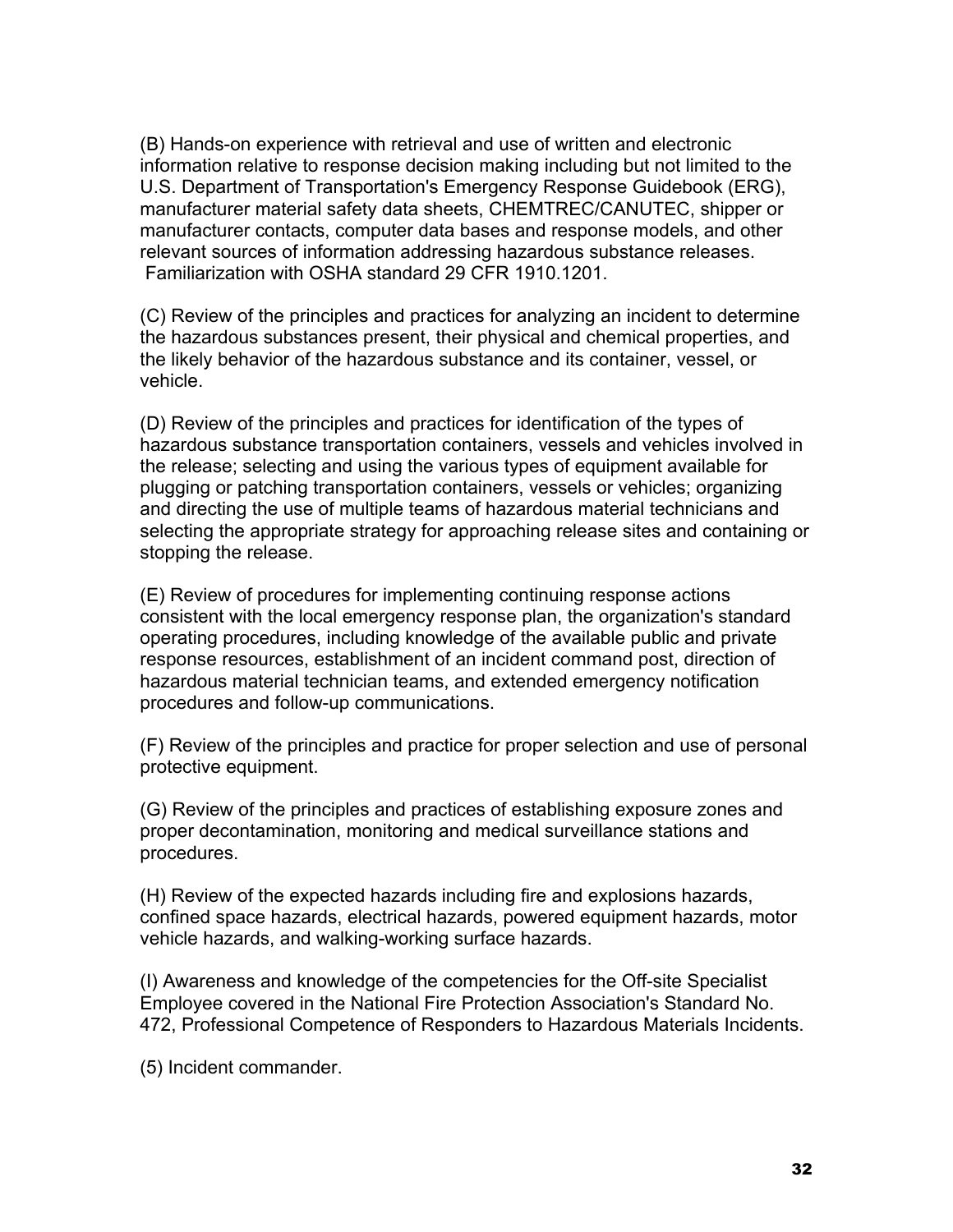The incident commander is the individual who, at any one time, is responsible for and in control of the response effort. This individual is the person responsible for the direction and coordination of the response effort. An incident commander's position should be occupied by the most senior, appropriately trained individual present at the response site. Yet, as necessary and appropriate by the level of response provided, the position may be occupied by many individuals during a particular response as the need for greater authority, responsibility, or training increases. It is possible for the first responder at the awareness level to assume the duties of incident commander until a more senior and appropriately trained individual arrives at the response site.

Therefore, any emergency responder expected to perform as an incident commander should be trained to fulfill the obligations of the position at the level of response they will be providing including the following:

(A) Ability to analyze a hazardous substance incident to determine the magnitude of the response problem.

(B) Ability to plan and implement an appropriate response plan within the capabilities of available personnel and equipment.

(C) Ability to implement a response to favorably change the outcome of the incident in a manner consistent with the local emergency response plan and the organization's standard operating procedures.

(D) Ability to evaluate the progress of the emergency response to ensure that the response objectives are being met safely, effectively, and efficiently.

(E) Ability to adjust the response plan to the conditions of the response and to notify higher levels of response when required by the changes to the response plan.

[54 FR 9317, Mar. 6, 1898, as amended at 55 FR 14073, Apr. 13, 1990; 56 FR 15832, Apr. 18, 1991; 59 FR 43268, Aug. 22, 1994; 61 FR 9227, March 7, 1996]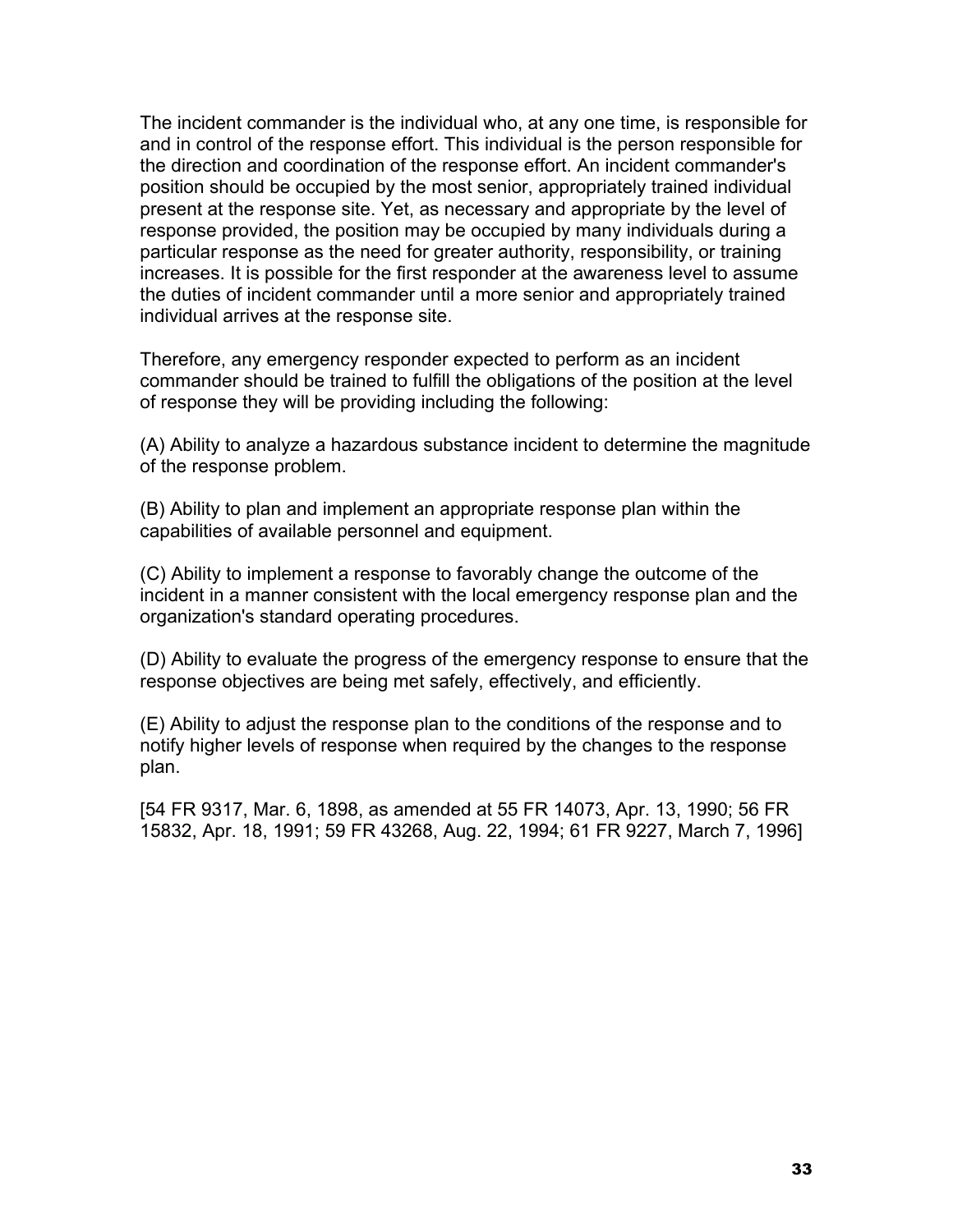# Appendix C 29 CFR 1910.132, Personal Protective Equipmrent General Requirements (Training)

(f) Training.

(f)(1) The employer shall provide training to each employee who is required by this section to use PPE. Each such employee shall be trained to know at least the following:

(f)(1)(i) When PPE is necessary;

(f)(1)(ii) What PPE is necessary;

(f)(1)(iii) How to properly don, doff, adjust, and wear PPE;

(f)(1)(iv) The limitations of the PPE; and,

 $(f)(1)(v)$  The proper care, maintenance, useful life and disposal of the PPE.

(f)(2) Each affected employee shall demonstrate an understanding of the training specified in paragraph  $(f)(1)$  of this section, and the ability to use PPE properly, before being allowed to perform work requiring the use of PPE.

(f)(3) When the employer has reason to believe that any affected employee who has already been trained does not have the understanding and skill required by paragraph (f)(2) of this section, the employer shall retrain each such employee. Circumstances where retraining is required include, but are not limited to, situations where:

(f)(3)(i) Changes in the workplace render previous training obsolete; or

..1910.132(f)(3)(ii)

(f)(3)(ii) Changes in the types of PPE to be used render previous training obsolete; or

(f)(3)(iii) Inadequacies in an affected employee's knowledge or use of assigned PPE indicate that the employee has not retained the requisite understanding or skill.

(f)(4) The employer shall verify that each affected employee has received and understood the required training through a written certification that contains the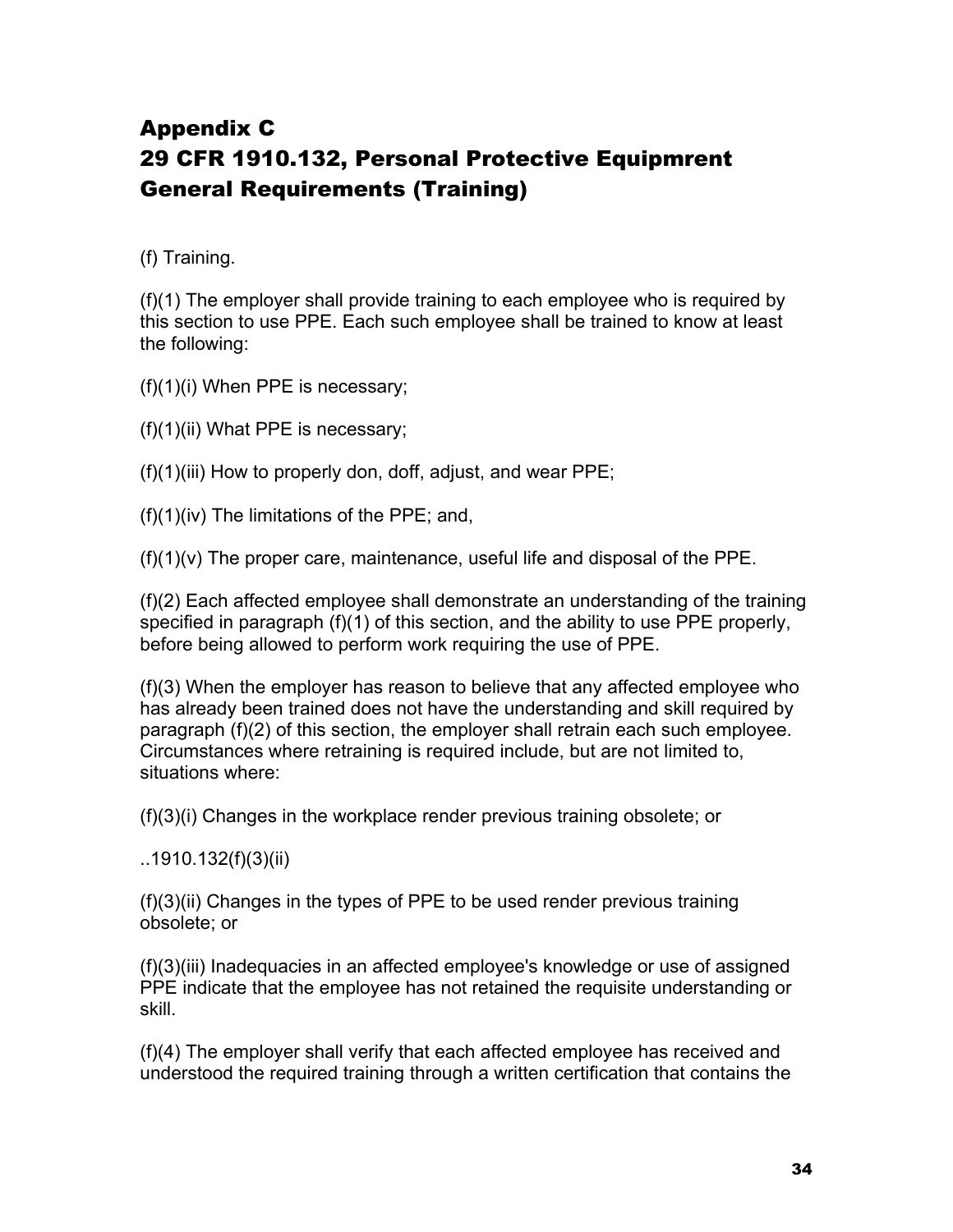name of each employee trained, the date(s) of training, and that identifies the subject of the certification.

(g) Paragraphs (d) and (f) of this section apply only to 1910.133, 1910.135, 1910.136, and 1910.138. Paragraphs (d) and (f) of this section do not apply to 1910.134 and 1910.137.

[39 FR 23502, June 27, 1974, as amended at 59 FR 16334, April 6, 1994; 59 FR 33910, July 1, 1994; 59 FR 34580, July 6, 1994]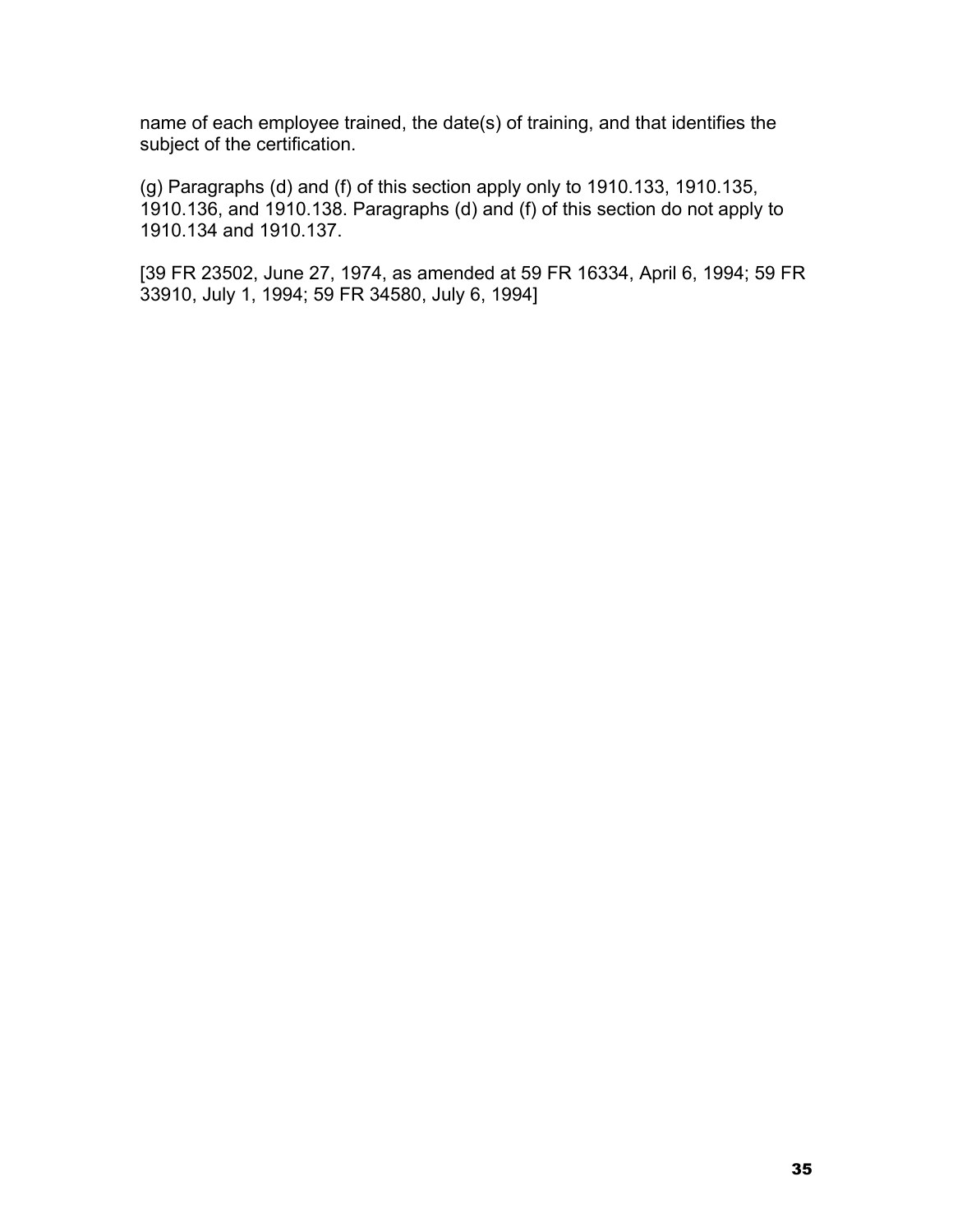# Appendix D 29 CFR 1910.1200, Hazard Communication Standard Requirements of Training Programs

..1910.1200(h)

(h) "Employee information and training."

(h)(1) Employers shall provide employees with effective information and training on hazardous chemicals in their work area at the time of their initial assignment, and whenever a new physical or health hazard the employees have not previously been trained about is introduced into their work area. Information and training may be designed to cover categories of hazards (e.g., flammability, carcinogenicity) or specific chemicals. Chemical-specific information must always be available through labels and material safety data sheets.

(h)(2) "Information." Employees shall be informed of:

(h)(2)(i) The requirements of this section;

(h)(2)(ii) Any operations in their work area where hazardous chemicals are present; and,

(h)(2)(iii) The location and availability of the written hazard communication program, including the required list(s) of hazardous chemicals, and material safety data sheets required by this section.

(h)(3) "Training." Employee training shall include at least:

(h)(3)(i) Methods and observations that may be used to detect the presence or release of a hazardous chemical in the work area (such as monitoring conducted by the employer, continuous monitoring devices, visual appearance or odor of hazardous chemicals when being released, etc.);

(h)(3)(ii) The physical and health hazards of the chemicals in the work area;

(h)(3)(iii) The measures employees can take to protect themselves from these hazards, including specific procedures the employer has implemented to protect employees from exposure to hazardous chemicals, such as appropriate work practices, emergency procedures, and personal protective equipment to be used; and,

(h)(3)(iv) The details of the hazard communication program developed by the employer, including an explanation of the labeling system and the material safety